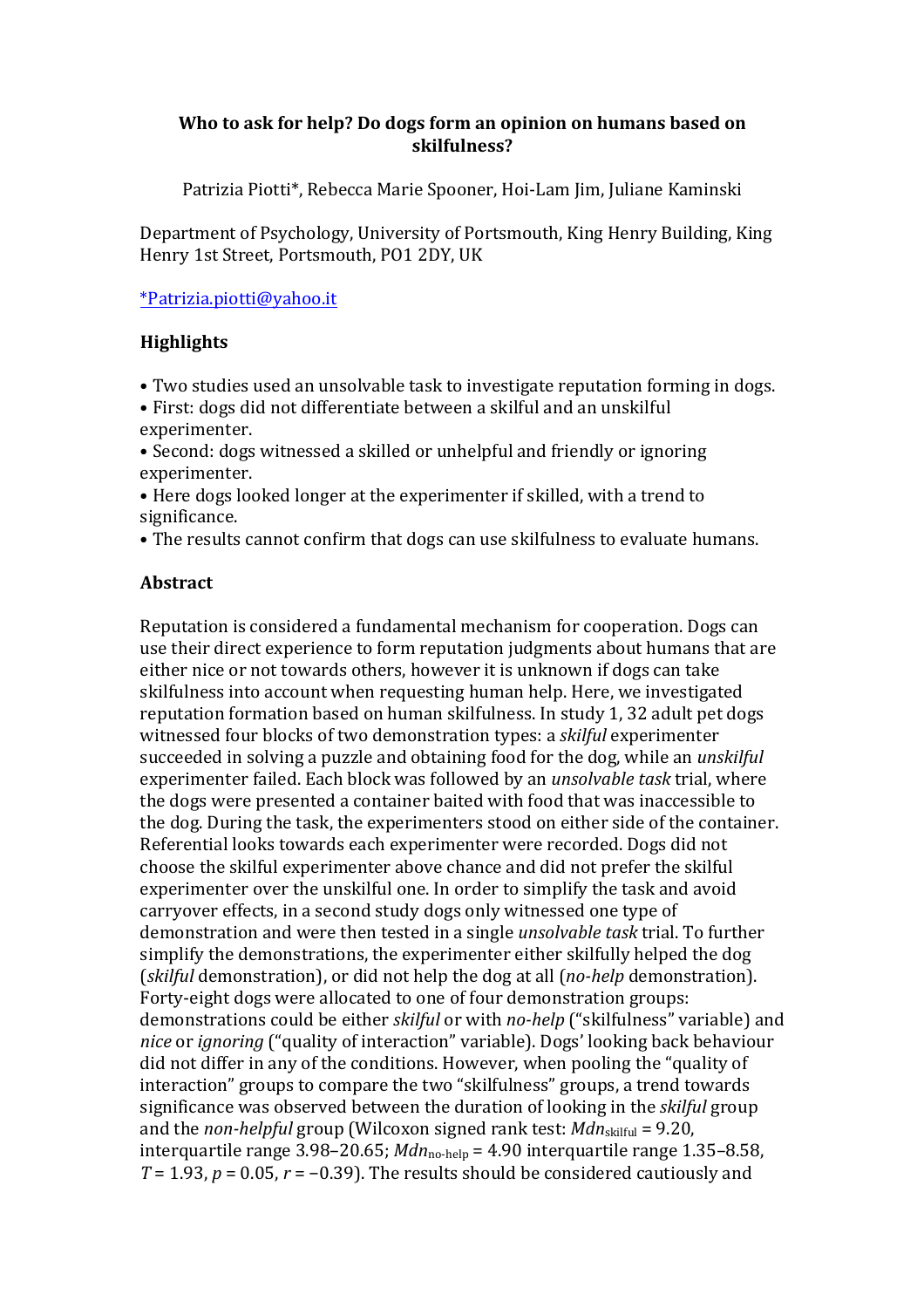cannot confirm that dogs could take skilfulness into account when looking referentially at humans for help, or use the information to evaluate them in this specific context.

#### **Keywords**

Reputation; Unsolvable task; Referential; Looking back; Dog; Help request

### **1.Introduction**

Reputation is the ability to gain knowledge about an individual's common behaviour through the individual's past behaviour (Melis and Semmann 2010) to form a set of collective beliefs, perceptions, or evaluative judgments about someone (Emler, 1990 ; Sperber and Baumard, 2012). Reputation is considered a crucial element of cooperative interactions as it allows, for example, recruitment of the best collaborative partner (Wedekind and Milinski, 2000 ; Wu et al., 2016) and avoidance of exploitation (Axelrod and Hamilton 1981). For example, humans monitor the roles of other individuals and choose future collaborators on the basis of individuals' past behaviour (Trivers, 1971 ; Fehr and Fischbacher, 2004). Starting from a very young age, human children identify and recruit the most effective collaborators when they need helpinsolvingaproblem(Tomasello*etal*.,2005 ; Warneken*etal*.,2006),and they can form an opinion about others based on both their direct and indirect experience (Herrmann et al., 2013). There is some evidence that other primates, such as chimpanzees and orang-utans (Melis et al., 2006; Subiaul et al., 2008 : Herrmann *et al.*, 2013), can identify and recruit a collaborative partner based on their direct experience and, to some extent, after observing third party interactions (Herrmann et al., 2013). Recently, comparative research showed that species evolutionarily more distant from humans, such as fish (Vail et al., 2014), ravens (Asakawa-Haas et al., 2016), and dogs (Horn et al., 2012) also form preferences in choosing their collaborative partners. However, the cognitive mechanisms underlying this skill are still unclear (Asakawa-Haas et al., 2016).

Dogs are a species of particular interest for the comparative study of social skills, due to their unique ability when it comes to communicate with humans (Cooper et al., 2003; Miklósi et al., 2004). One hypothesis is that dogs' outstanding skills are the result of a unique domestication process (Hare *et al.*, 2002 ; Miklósi *et al.*, 2004), during which dogs adapted to life with humans and formed a specialization for communication with humans, especially in cooperative contexts (Bräuer et al., 2006 ; Reid, 2009). An alternative hypothesis, the "Two-Stage Hypothesis<sup>"</sup>, emphasizes the effect of ontogenesis (Wynne *et al.*, 2008 ; Udell *et al.*, 2010), suggesting that the capacity to interact with humans is acquired after having accepted humans as companions throughout the early ontogeny and being given the opportunity to learn from them during life (Udell *etal*.,2010 ; UdellandWynne,2010).

A wealthy body of research indicates that dogs can form an opinion about humans based on their direct experience, such as interacting with someone nice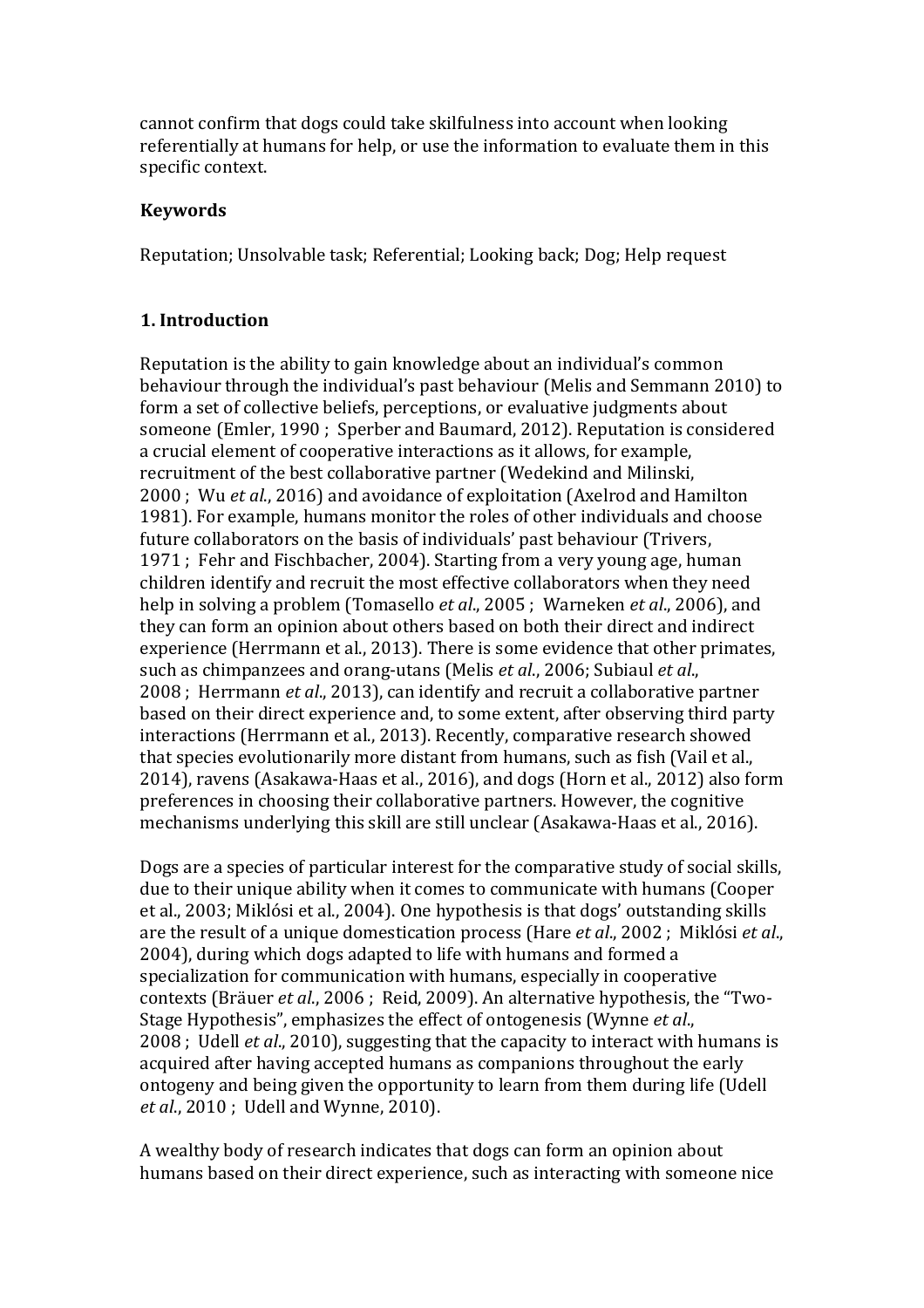versus someone ignoring them (Nitzschner et al., 2012). Findings regarding dogs' ability to evaluate humans based on indirect experiences are more controversial(Marshall-Pescini*etal*.,2011;Freidin*etal*.,2013;Nitzschner*etal*., 2014 ; Chijiiwa *et al.*, 2015). One area that is largely understudied is dogs' ability to take into account their opinion about humans in a cooperative context. There is evidence that dogs would use a specific behaviour, called *looking back*, to seek human help when they cannot solve a problem (Miklósi et al., 2003). Therefore, *looking back* represents an interesting behaviour that can be used to measure dogs' tendency to recruit human help. Horn et al. (2012) investigated whether dogs could discriminate two experimenters based on their skills (i.e. filling an empty food-toy, rather than unlocking the toy when it was blocked), and whether dogs would also use this *looking back* behaviour to request help from the most appropriate partner based on the problem at hand (i.e. an empty apparatus or a locked apparatus). While dogs looked back equally at either experimenter, the differing amount of time spent close to the experimenters showed that dogs could possibly discriminate the two (Horn et al., 2012). Petró et al. (2016) replicated the work by Horn et al. (2012) but substituted the human partners with *inanimate interactive agents*. In this study, dogs initially looked more at the most appropriate agent, based on the context (i.e. when a filler was required or when a helper was required), though the behaviour faded with trials. The authors concluded that the dogs most likely associated the action of either inanimate agent with the specific location where the food was hidden (Petró et al., 2016). Therefore, it remains unclear whether dogs can discriminate humans based on skilfulness and subsequently use this information to request help from the best collaborators.

In the current study, we adapted the original test that was designed to study canine help requests through the measure of the *looking back* behaviour, i.e. the *unsolvable task paradigm* (Miklósi et al., 2003). In the *unsolvable task*, dogs are initially given access to some food that they can retrieve from below a container, in the presence of a human partner. After a few successful retrievals, the apparatus is altered so that the food becomes inaccessible, thus the task becomes *unsolvable*. Dogs have been found to respond by *looking back* at the human, which has been interpreted as a request for help (Miklósi et al., 2003). Although it is not yet known how flexibly dogs can take into account their past experience with a human partner when requesting their help, there is evidence that the *looking back* behaviour during the *unsolvable task* is largely affected by past experience. For example, dogs trained for agility or water rescue gaze more at humans compared to search and rescue dogs or untrained dogs (Marshall-Pescini *et al.*, 2009; D'Aniello *et al.*, 2015) and pet dogs gaze more than kennelled dogs (D'Aniello and Scandurra 2016).

We designed two experiments to investigate the effect of direct experiences with humans on dogs' *looking back* behaviour. In Study 1, we examined whether dogs would prefer to look at a *skilful* partner over an *unskilful* one during the *unsolvable task*. However, it is possible that dogs can only take into account other social elements of their interactions with humans, such as being nice ( Nitzschner et al., 2012), rather than skilfulness. It may also be difficult for dogs to discriminate between two partners in the *unsolvable task*. Therefore, in Study 2,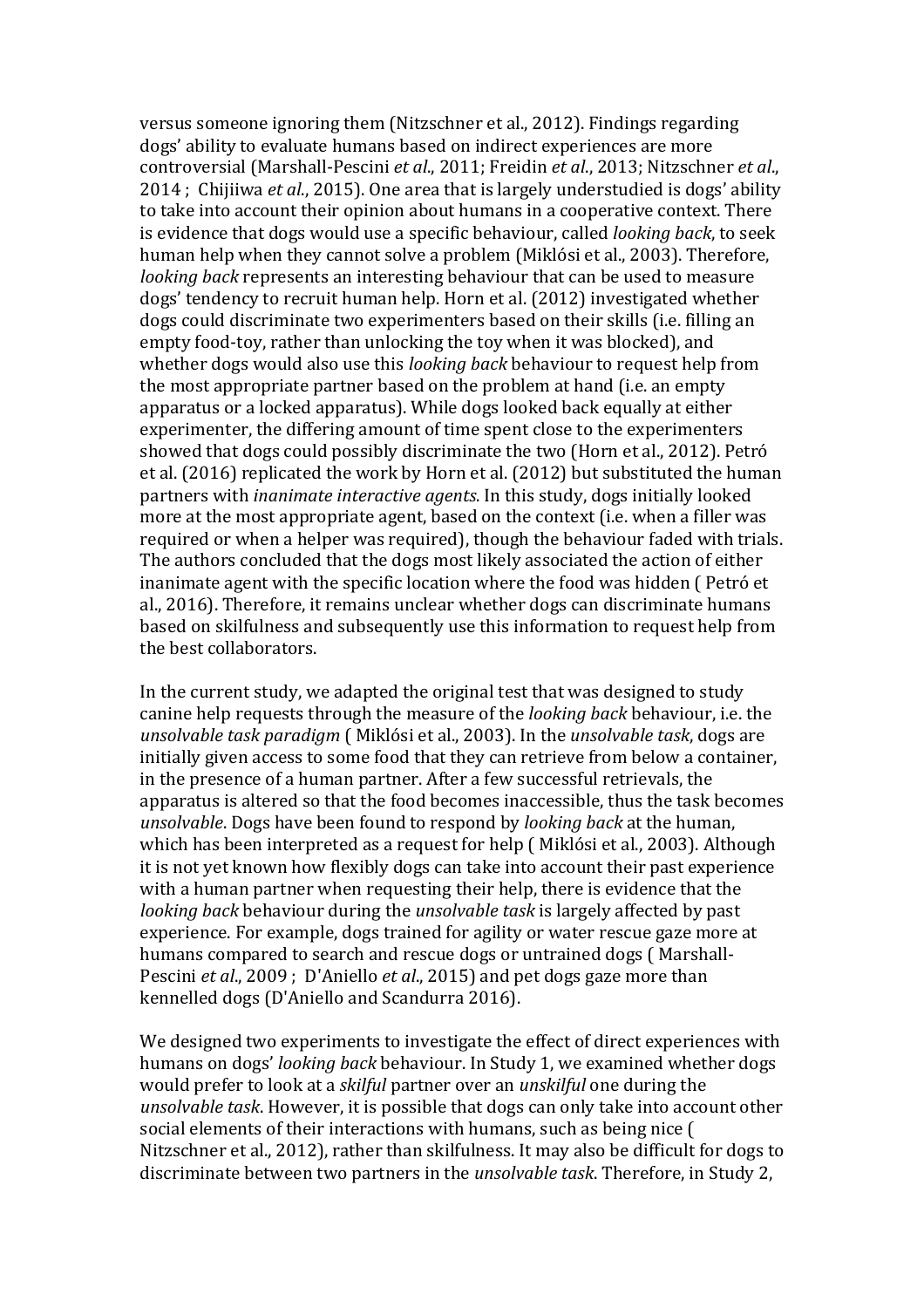therewasonlyoneexperimenter,whoactedeither*skilful* or*unskilful*,andeither interacted with the dog in a friendly way or ignored the dog.

# **2.Study1**

The aim of this study was to investigate whether dogs can form an opinion about humans, based on their direct experience observing *skilful* and *unskilful* human partners during a problem-solving task, and subsequently recruit the best helper when they face an *unsolvable task*. Since dogs can form an opinion about humans based on their direct experience (Nitzschner et al., 2012), and dogs' gazing behaviour toward humans is influenced by previous collaborative experiences (Marshall-Pescini et al., 2009; D' Aniello et al., 2015), we expected the dogs to gazemoreatthe*skilful* experimenterduringthe*unsolvabletask*.Theoverall study design was similar to Nitzschner et al. (2012). Dogs had different *demonstrations* with two experimenters (Patrizia Piotti, PP, and Rebecca Marie Spooner, RMS). If dogs are able to use *skilfulness* to form an opinion about humans, then they should be able to transfer their opinion to a different task; therefore it was decided to use two different tasks for the demonstration and the test. This was necessary in order to ensure that the dogs did not choose an experimenter based on associative mechanisms, such as social or stimulus enhancement. One experimenter skilfully operated a *problem-solving toy*, while the other attempted but failed. Immediately afterwards, dogs were presented with the *unsolvable task* in the presence of the two demonstrators (*test* phase). Since the procedure adopted by Nitzschner et al. (2012) proved to be successful in allowing dogs to discriminate humans based on social cues, this study was also conducted using the same number of testing trials; therefore dogs experienced four blocks of demonstrations and four tests overall.

# **2.1.Materialandmethods**

# **2.1.1. Ethical statement**

All applicable international, national, and/or institutional guidelines for the care and use of animals were followed. All procedures performed involving animals were in accordance with the ethical standards of the institution at which the studies were conducted (the University of Portsmouth, U.K.). The studies were carried out in strict accordance with the recommendations in the International Society for Applied Ethology guidelines for the use of animals in research and were approved by the University of Portsmouth Animal Ethics Committee (Animal Welfare and Ethical Review Body, AWERB, approval n. 515a). Informed consent was obtained from all owners for their dog to participate in the study.

# **2.1.2. Apparatus and testing areas**

Previous studies on reputation forming in dogs indicate that dogs may associate a specific location with food, rather than choosing a human partner based on his/her characteristics (Nitzschner et al., 2014 ; Petró et al., 2016). Therefore, in the current study, two different apparatuses were used for the *demonstration* phaseand*test* phase,referredtoasthe*problem-solvingapparatus* andthe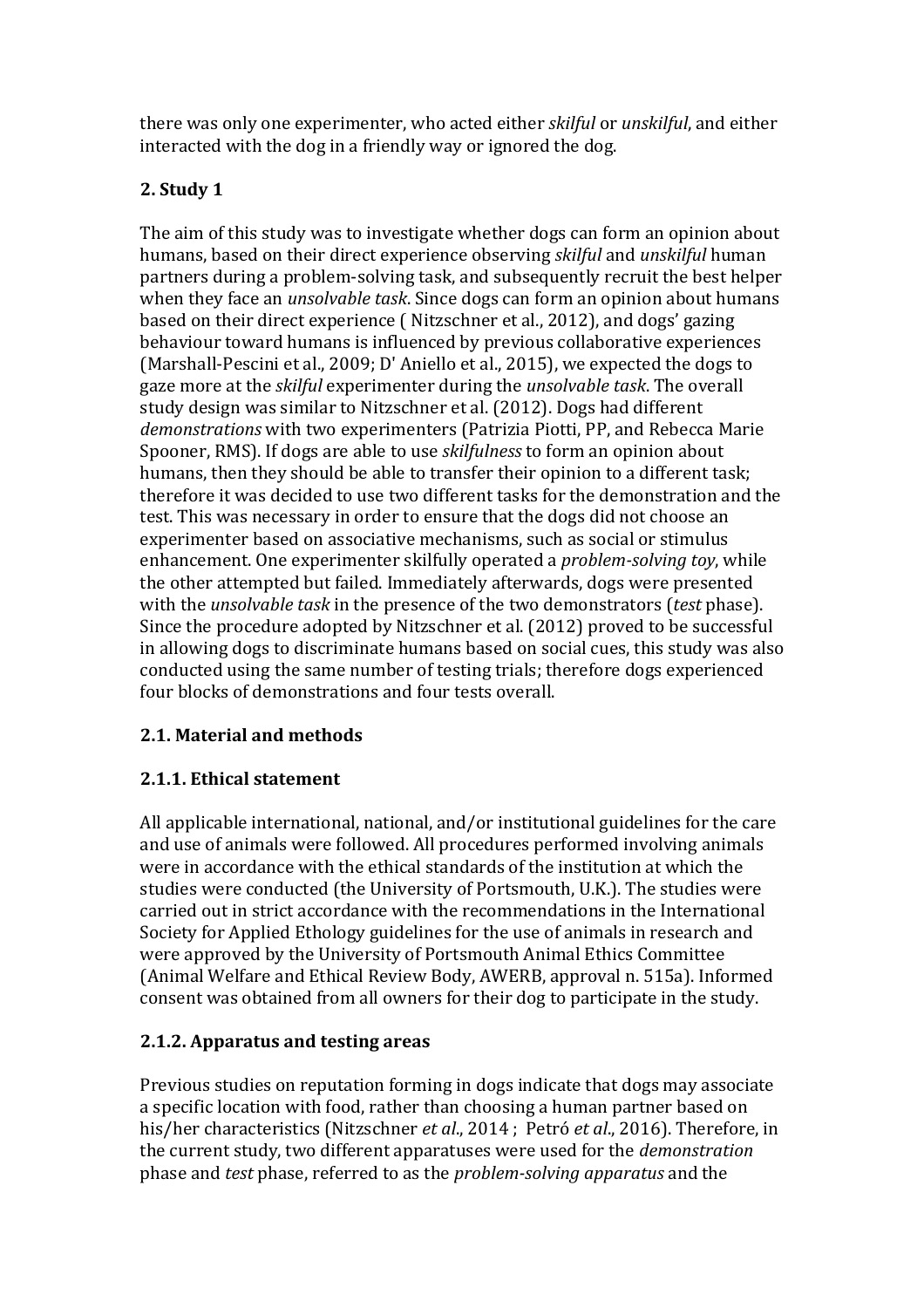*unsolvable task apparatus* respectively. These phases took place in two adjacent rooms of the Dog Cognition Centre Portsmouth (Fig. 1). Video recordings in the Demonstration Room were taken using a Sony Digital SMX-C10 camera positioned in a corner of the room; in the Test Room they were taken with a GoPro Hero 3+ camera positioned above the apparatus.



#### **Fig.1. Testing rooms.**

The two rooms were connected by an internal door. The dark grey squares in each room represent the apparatuses. In the Test Room, the access to the light grey area was blocked through a fence and was inaccessible to the dog, in order to facilitate the video recording.

The *problem-solving apparatus* (Fig. 2) consisted of a wooden frame holding 3 plastic bottles with no lid, each containing one piece of dry dog food. The bottles needed to be turned upside down and a piece of cardboard, which acted as a divider obstructing the bottles' neck, had to be pulled out to release the treats.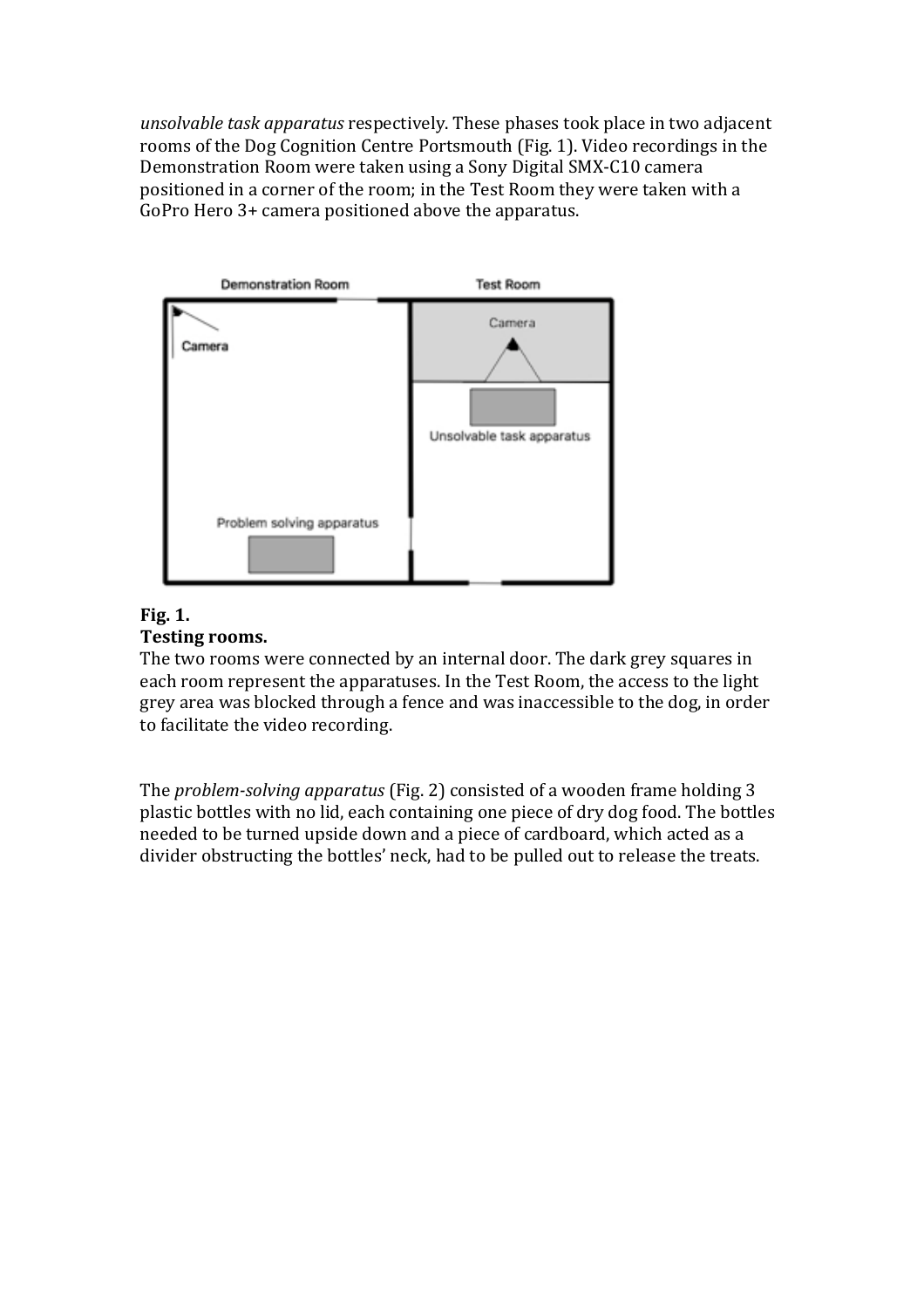

#### **Fig.2.**

### **Problemsolvingapparatus.**

The apparatus consisted on a wood frame with three bottles on a rod that could rotate on their longitudinal axis. A piece of dry food is visible at the bottom of each bottle; a small wood partition was inserted transversally in the bottle. Therefore, in order to retrieve the food it was necessary to flip the bottle upside down and then pull the wood flap away.

The *unsolvable task apparatus* was a variation of the apparatus used in Miklósi et al. (2003). A piece of sausage was placed in a transparent plastic container that was attached to a wooden board. In the unsolvable task (Fig. 3), the container was covered with a metal basket attached to the board, so that the dogs could not remove it, and thus could not reach the food.



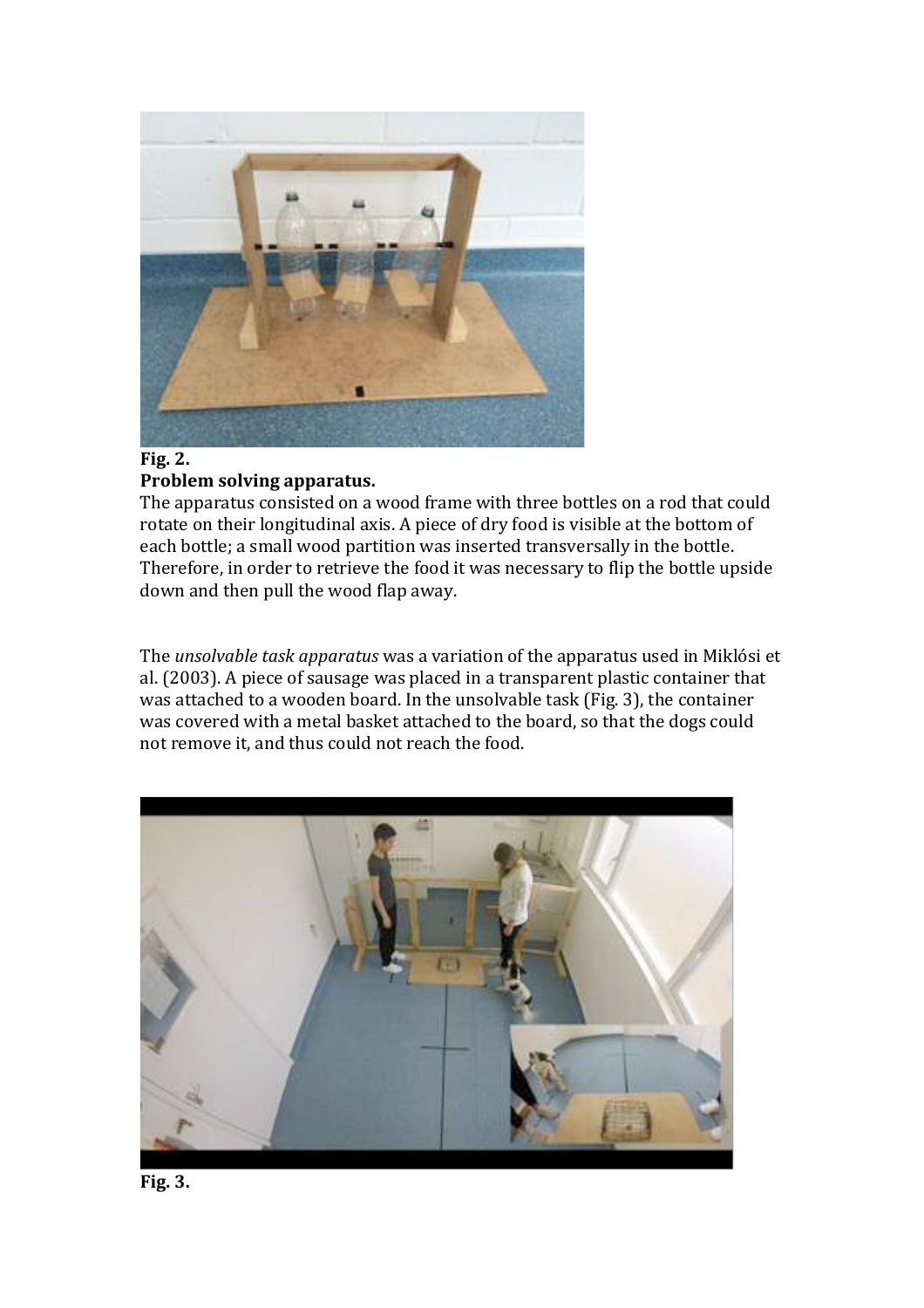## **Example of** *looking back* **behaviour during the** *unsolvable task.*

A looking back behaviour was recorded when the dog turned and lifted their head and/or eves toward the head of one of the two experimenters.

# **2.1.3.Participants**

A sample of 32 pet dogs was used, including 8 females and 24 males  $(M<sub>age</sub> = 4.43 \text{ years}, SD<sub>age</sub> = 2.61, Min<sub>age</sub> = 1.00 \text{ years}, Max<sub>age</sub> = 10.00 \text{ years}.$  Of these, 18 dogs (56%) were pure breeds (Online Resource 1). The inclusion criteria were for the dogs to be between 1 and 11 years old, to be able to visit the Dog Cognition Centre Portsmouth with their owner and be comfortable when separated from their owner. Dogs that had previous experience with the experimenters were excluded from the experiment. Some of the dogs had participated in other studies of the Dog Cognition Centre, however none of them were similar to the current study. Participants were recruited through the Dog Research Study Register of the University of Portsmouth and personal contacts.

# **2.1.4.Procedure**

The overall procedure resembled that of Nitzschner et al. (2012). The dogs witnessed a series of *demonstrations* performed by two experimenters; each dog observed two types of demonstrations based on the experimenter's role, i.e. *skilful* or *unskilful.* Dogs were then tested with a variation of the *unsolvable task*, similar to that used by D'Aniello et al. (2015), in order to allow two experimenters to be present in the room. The test phase of the *unsolvable task* is typically preceded by a few *solvable* trials, for the dogs to understand that they can access the food (Miklósi et al., 2003). In this study we did not want to distract the dogs after the *demonstrations*, therefore they were presented with the *solvable* trials as soon as they arrived. Afterwards, the dogs were exposed to the *demonstrations* and the *unsolvable task* trials. The 3 phases (*solvable trials*, *demonstrations* and *unsolvable task*) followed the procedure below:

# **2.1.4.1.Solvabletrials**

after the dog's owner agreed for their dog to participate in the study, a handler walked the dog across the Demonstration Room to the Test Room (Fig. 1), where there was a plastic container fixed on a wooden board, containing some dog treats. The dog was allowed to eat the food and the handler refilled the container; this was repeated a further two times. The handler then took the dog outside so that the experimenters could enter the rooms and prepare for the demonstrations. The handler and the dog waited near the demonstration room, in a position from which the handler could see what was happening inside the room through a window, but the dog could not.

# **2.1.4.2.Skilfulandunskilfuldemonstrations**

For each demonstration only one experimenter was in the Demonstration Room, while the other waited in the Test Room. At the beginning of each demonstration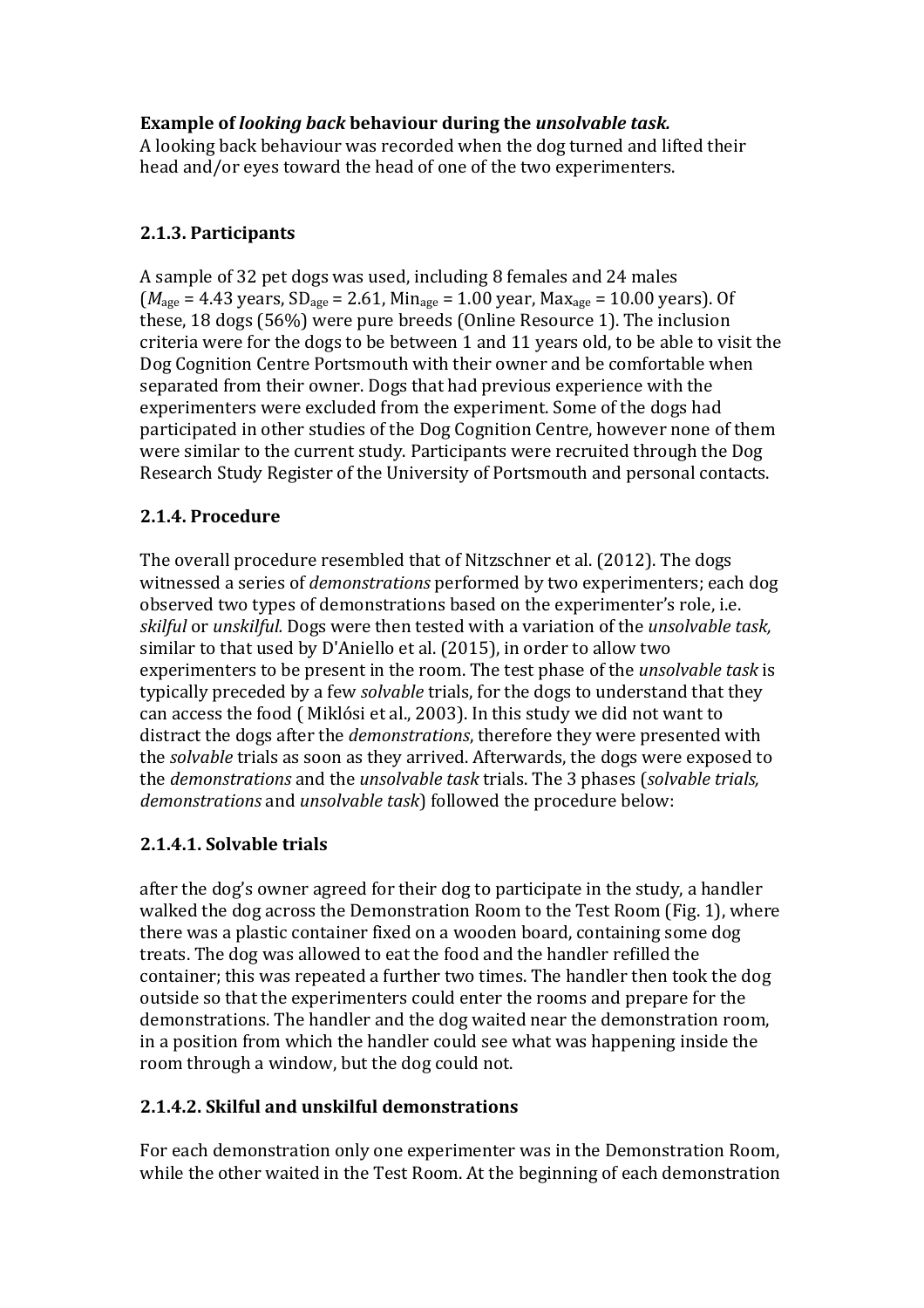block, the first experimenter placed the *problem-solving apparatus* in position in the Demonstration Room and refilled it as necessary, then she signalled for the handler to enter the room. The handler walked the dog up to the apparatus and held it by its lead so that it was approximately a head's distance from the apparatus, i.e. the dog was close to the demonstration but not close enough to disrupt it. Both experimenters talked to the dog during the demonstration to ensure it watched. During the *skilful* demonstrations, the *skilful* experimenter "helped" the dog by performing the correct sequence of movements necessary to solve the problem and retrieve the food, which the dog could then eat. On the contrary, in the *unskilful* demonstrations, the *unskilful* experimenter performed ineffective movements that could not solve the problem, i.e. the food was not retrieved from the bottles. It was necessary to ensure that dogs received the same amount of food during both *demonstrations*, to avoid any food related bias. We could either give food in both conditions or in none of them. It was decided to give food to the dogs in both conditions to ensure that dogs were motivated to look at the demonstration and that the task was relevant to the dogs. Therefore, after interacting with each bottle, the *unskilful* experimenter inconspicuously dropped a piece of food from her pocket for the dog to find and eat a total of 3 pieces. To ensure that the dogs could not notice that the food came from the experimenter, both experimenters kept their hand in a special pocket, which had a funnel and a hole in it to allow them to drop the food in the same area where it fell during the skilful demonstration. This way the dogs received the same amount of food in both types of demonstrations. In order to control for odour cues, both experimenters had three pieces of food in their pocket during the demonstration. At the end of each *demonstration*, the experimenter said: "All done!" if it was a *skilful* demonstration or "I don't get it!" if it was *unskilful*. On this cue, the handler walked the dog out of the room again, so that the two experimenters could exchange rooms unseen by the dog. The order of the demonstrations was counterbalanced so that half of the dogs started with the *skilful* demonstration and the other half with the *unskilful* one. Also, PP was the *skilful* demonstrator for half of the dogs and RMS for the other half. Demonstrations were presented in a semi-randomised order, with the stipulation that the same demonstration was not repeated more than twice in a row.

#### **2.1.4.3.Unsolvabletasktrial**

After the demonstrations, both experimenters entered the Test Room and stood at the two sides of the apparatus. The handler led the dog into the room and placed a piece of sausage in the apparatus, let the dog off the leash and then left the room for one minute leaving the dog behind in the test room with the two experimenters. Since the dogs had previously experienced that food was accessible from the apparatus (*solvable trials*), they initially tried to reach the piece of sausage. Upon realising it was now inaccessible due to the metal basket, the dogs were expected to engage in other behaviours, including requests to the two experimenters (e.g. gaze alternations between the humans and the food). For the duration of the test, the experimenters stood still and kept their gaze on the food basket to ensure they did not influence the dog in any way (Fig. 3).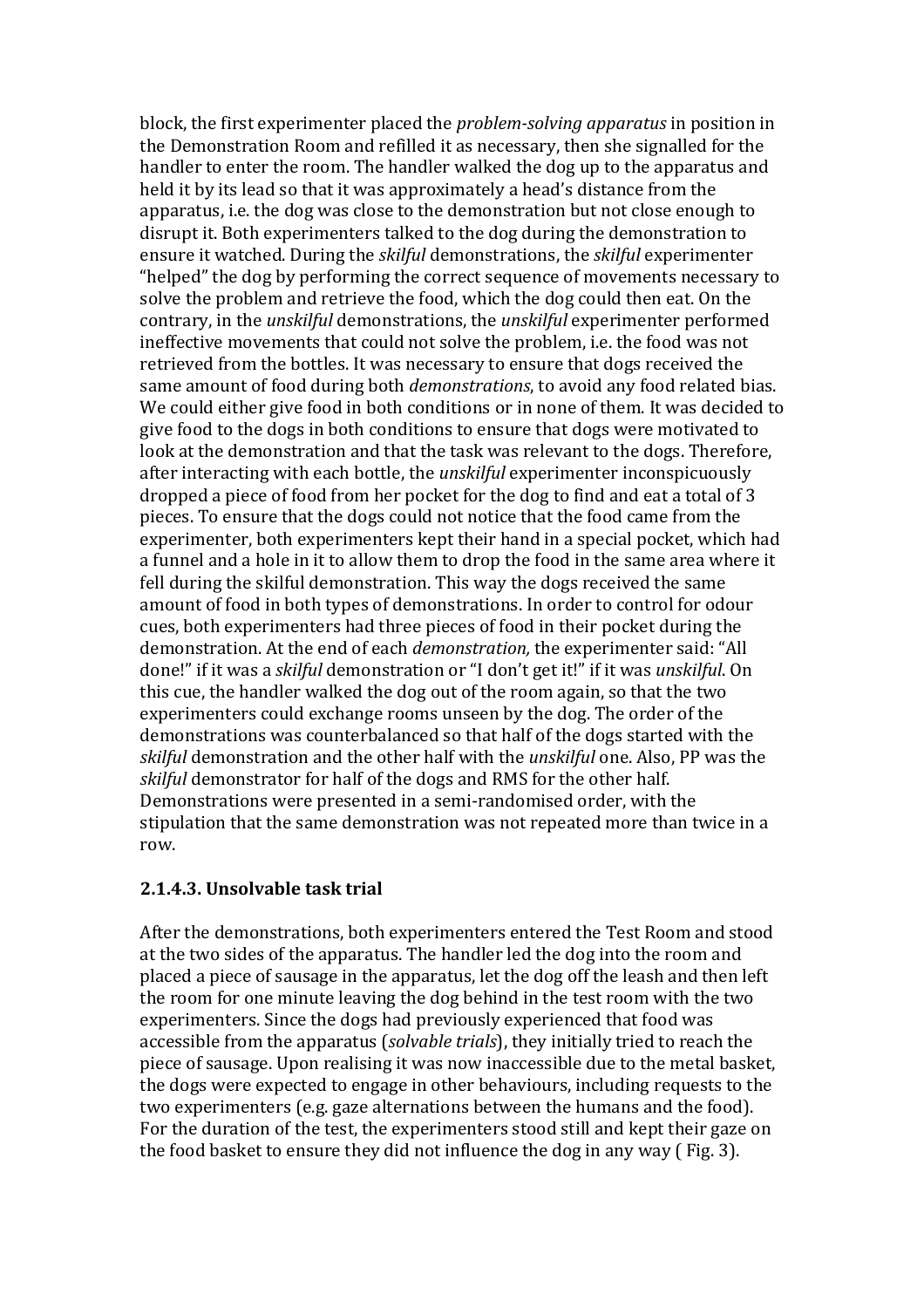After each test the handler took the dog away for another demonstration block; after the fourth test the study was over.

In summary, the dogs underwent the following procedure: they experienced 3 *solvable trials*, followed by 4 demonstrations (2 *skilful* and 2 *unskilful*) and 1 *unsolvable task* trial. Three similar blocks followed, each of them consisted of 2 *demonstration*s(1*skilful* and1*unskilful*)followedby1*unsolvabletask* trial.

### **2.1.5.Behaviouranalysis**

Digital video footage was taken for all trials and the Solomon Coder software (beta 091110, copyright 2006–2008 by András Péter, developed at ELTE TTK Department of Ethology, Budapest, Hungary) was used to code dogs' behaviour during testing.

Dog behaviour was measured from the moment the handler released the dog from the lead, and concluded when 60 s had elapsed, which was just prior to the handler returning to the testing room. Because during the test it was not always possible to centre the dog between the two experimenters before releasing it, it was not possible to code data regarding dogs' proximity to each experimenter. Dogs' looking behaviour was recorded based on the orientation of the head and/or eyes of the dog. As suggested by Smith and Litchfield (2013), the term *gaze* is avoided because it was not always possible to determine the direction of the eyes, but only the orientation of the head/nose of the dog. The term *looking* is used instead.

Looks toward two specific targets were recorded: 1) *looking at food* was recorded each time the head of the dog was directed towards the basket containing the food; 2) *looking back* was recorded when the dog turned and lifted their head and/or eyes toward the head of one of the two experimenters. Looks towards the *skilful* and the *unskilful* experimenter were recorded separately. As we were interested in dogs' help requests, we only recorded looks that were *referential*, according to the definition by Smith and Litchfield (2013), which we adapted to allow for the presence of two experimenters: i.e. looks included a sequence between food and one or both experimenters (and vice versa). Only unbroken looks lasting at least 0.2 s were recorded and a gap of no longer than 2 s from the end of each look and the beginning of the following one was allowed, as suggested by Gaunet and Deputte (2011) and Marshall-Pescini et al.(2009).

For each look, the latency to look (i.e. time between the beginning of the test and the dog orienting their head/eyes toward an experimenter or the food) was recorded, as were the frequency and duration of the looks. The first experimenter that dogs looked at was also recorded.

One experimenter (PP) coded the video material and a random selection of the video material (20%) was coded by a second coder, naïve to the role of each experimenter. The correlation between the two coders was calculated using Spearman r and inter-coder reliability was assessed according to the limits given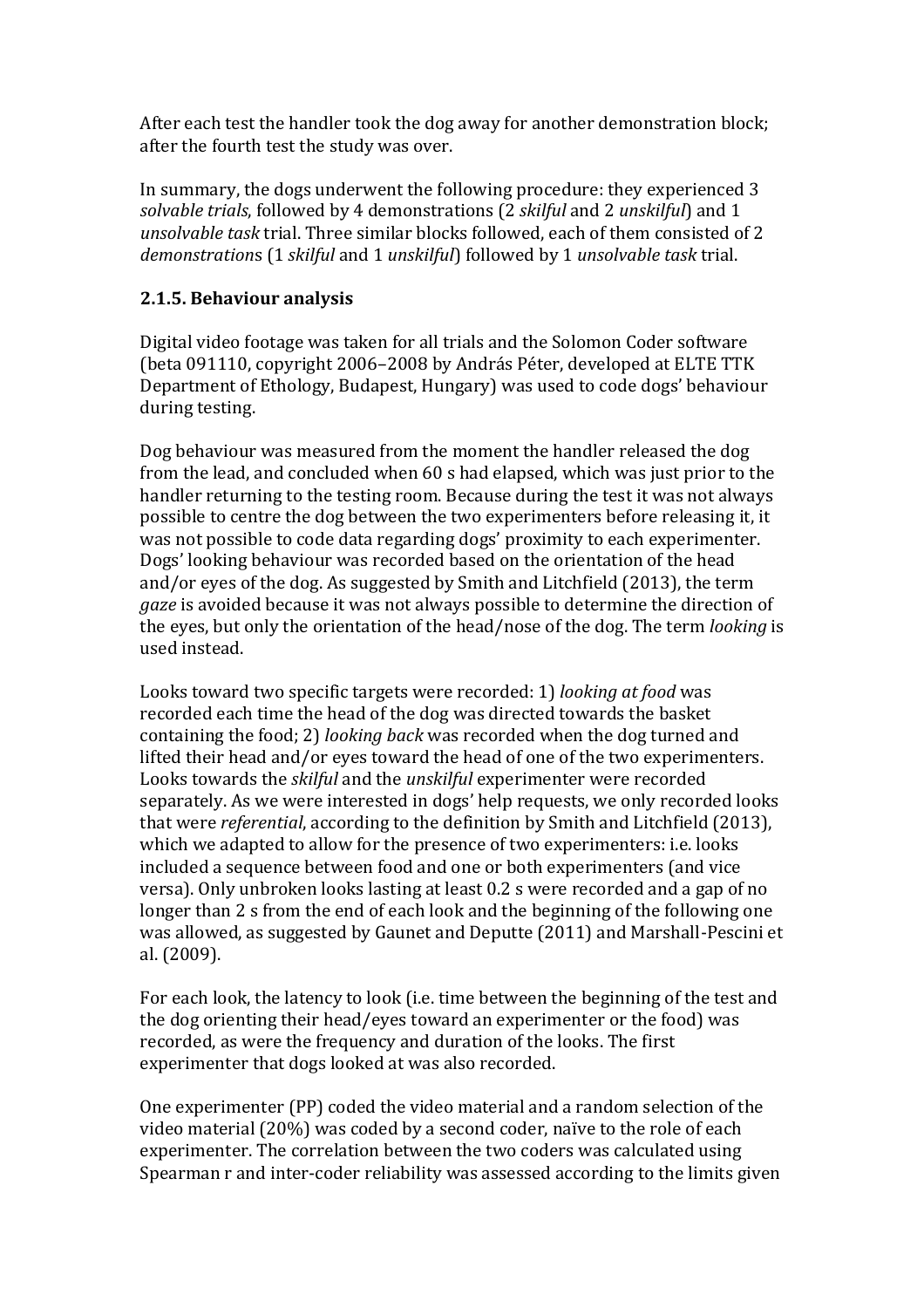by Landis and Koch (1977). Inter-observer reliability was excellent for the durations of looks to the experimenters (RMS:  $r_s = 0.80$ ,  $N = 24$ ,  $p = 0.01$ ; PP:  $r_s = 0.84$ ,  $N = 24$ ,  $p < 0.01$ ) and frequency of looks towards RMS ( $r_s = 0.84$ ,  $N = 24$ ).  $p < 0.01$ ); it was substantial for the frequency of looks toward PP  $(r_s = 0.76, N = 24, p < 0.01)$  and latency to look towards PP  $(r_s = 0.74, N = 24,$  $p$  < 0.01); it was moderate for the latency to look toward RMS ( $r_s$  = 0.51,  $N$  = 24,  $p = 0.01$ .

#### **2.1.6.Statisticalanalysis**

Data were analysed using IBM SPSS Statistics version 22. The Kolmogorov-Smirnov test for normality revealed that the data were not normally distributed, thus non-parametric tests (two-tailed) were used. Measures were averaged across trials for each dog before performing the statistical analysis, so for every variable measured, the mean value across the four test trials was used.

#### **2.2.Results**

Overall, 97% of the dogs looked at an experimenter in at least one of the trials. Trials where dogs never looked at the experimenter (14%) were excluded from further analysis.

The initial analysis was on the experimenter that dogs looked at first. For each dog, the percentage of trials where they looked at the skilful experimenter was calculated after excluding the trials in which the dogs did not look at either experimenter (one dog was excluded from the analysis because did not look at the experimenters). A one-sample Wilcoxon signed rank test indicated that dogs choose the *skilful* experimenter below chance level, i.e. 50% (Mdn = 0.50, *interquartile range* =  $0.25 - 66$ ),  $N = 31$ ,  $z = -4.87$ ,  $p < 0.001$ , with a large effect size  $(r = -0.87)$ .

The following analysis regarded the duration, frequency and latency to look at each experimenter. Because it was possible that the dogs' help-seeking behaviour had declined across trials, the first trial has initially been analysed alone (dogs that did not look have been excluded from the analysis). Wilcoxon signed rank test showed that the looks towards the *skilful* and the *unskilful* experimenter did not differ for frequency, latency or duration (Table 1).

#### **Table1.**

**Median duration of** *looking back* **at the skilful experimenter versus the unskilfulexperimenterduringthefirsttrial,resultsofrelated-measures Wilcoxon signed rank test**  $(N = 27)$ **.** 

|                           | Skilful |               | Unskilful |               |       |      |         |
|---------------------------|---------|---------------|-----------|---------------|-------|------|---------|
|                           | Mdn     | IOR           | Mdn       | IOR           |       |      |         |
| Frequencies               | 1.00    | $0.00 - 2.00$ | 1.00      | $0.00 - 2.00$ | $-17$ | 0.86 | $-0.02$ |
| Latencies (seconds) 35.40 |         | 12.8-60.00    | 33.00     | 14.80-60.00   | 14    | 0.88 | 0.02    |
| Durations (seconds) 1.20  |         | $0.00 - 2.50$ | 1.40      | $0.00 - 5.00$ | .44   | 0.66 | 0.06    |

Medians (Mdn) and interquartile ranges (IQR) have been reported; *p*-values have been corrected for multiple comparisons using Benjamini & Hochberg (1995) method. Effect sizes (*r*) were calculated dividing the test statistics by the square root of the number of observations (Pallat, 2007).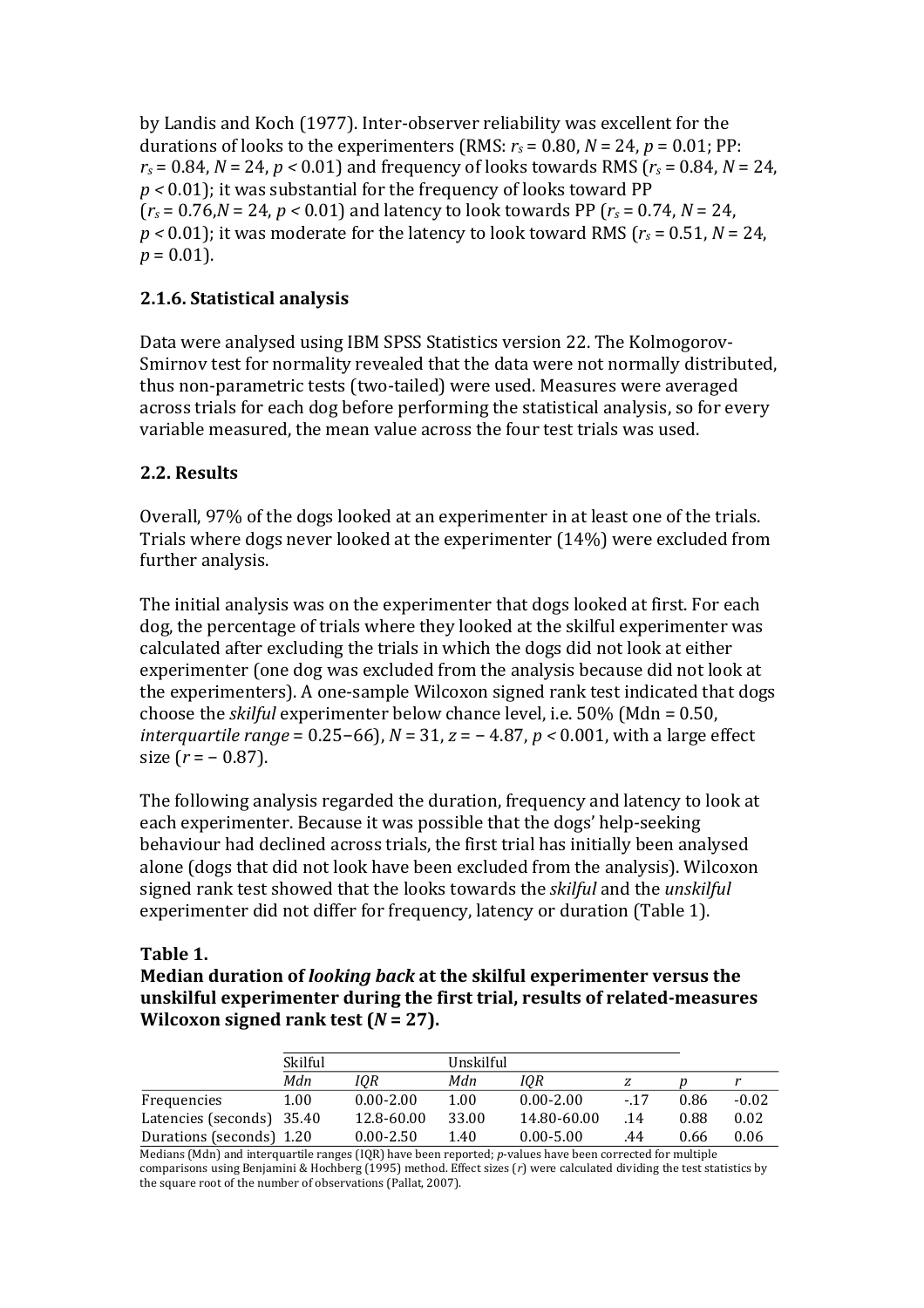In order to avoid incurring pseudo-replication (Hurlbert, 1984), all subsequent analyses were performed on the data aggregated by calculating the median value across trials. The duration, frequency and latency of *looking back* indicated that dogs did not prefer the skilful experimenter over the unskilful one (Table 2).

#### **Table2.**

**Medianmeasureacrossalltrialsof***lookingback* **attheskilfulexperimenter** versus the unskilful experimenter, results of related-measures Wilcoxon **signed rank test (** $N = 31$ **).** 

| IOR             | Mdn   | IOR             |         |      |         |
|-----------------|-------|-----------------|---------|------|---------|
|                 |       |                 |         |      |         |
| $0.50 - 1.50$   | 1.00  | $0.50 - 1.50$   | $-2.20$ | 0.08 | $-0.28$ |
| $19.11 - 53.98$ | 36.60 | $22.09 - 52.98$ | 0.01    | 0.99 | 0.01    |
| $.20 - 1.21$    | .57   | $0.38 - 1.34$   | $-1.08$ | 0.42 | $-0.13$ |
|                 |       |                 |         |      |         |

Medians (Mdn) and interquartile ranges (IQR) have been reported; p-values have been corrected for multiple comparisons using Benjamini and Hochberg (1995) method. Effect sizes (r) were calculated dividing the test statistics by the square root of the number of observations (Pallant, 2007).

#### **2.3.Discussion**

This study investigated whether dogs would discriminate between two humans solely on the basis of the level of skilfulness they demonstrated in the previous problem-solving situation. Our test paradigm was the *unsolvable task*. In this context, dogs typically look at humans to request their help to retrieve some food. If dogs have this ability, they would be expected to preferably look at the most *skilful* partner. However, the results of this study did not indicate that the dogsformedapreferenceforeitherofthetwoexperimenters,*skilful* or*unskilful*.

One explanation could be that dogs might not be able to form an opinion based on skilfulness, which could be a prerogative of humans and close relatives such as primates (Melis et al., 2006). Dogs are able to adjust their behaviour based on the skills of a human partner (Horn et al., 2012), however more parsimonious mechanisms, such as simple associations, may possibly explain this behaviour (Petró et al., 2017). One possibility is that dogs form an opinion about humans but only in certain contexts. For example, it is possible that dogs might form an opinion about humans based on how pleasant the interaction with them is, rather than skilfulness. Dogs have been found to prefer spending time near a human partner that interacted in a friendly way rather than one who ignored them (Nitzschner et al., 2012). In a recent study (Heberlein et al., 2016), it was also observed that dogs could discriminate between a cooperative human partner, who gave them food, and a competitive partner, who had some food but ate it. The dogs looked more at the cooperative partner than the competitive one; dogs were also more likely to indicate the location of some hidden food when the cooperative partner was in the room (Heberlein et al., 2016). This last study suggests that dogs adjust their communicative behaviour to their experience with humans. In a recent review of the literature, Abdai and Miklósi (2016) suggest that both concepts, being skilful and being "nice", are important in collaborative contexts and it may be difficult to completely separate them. It is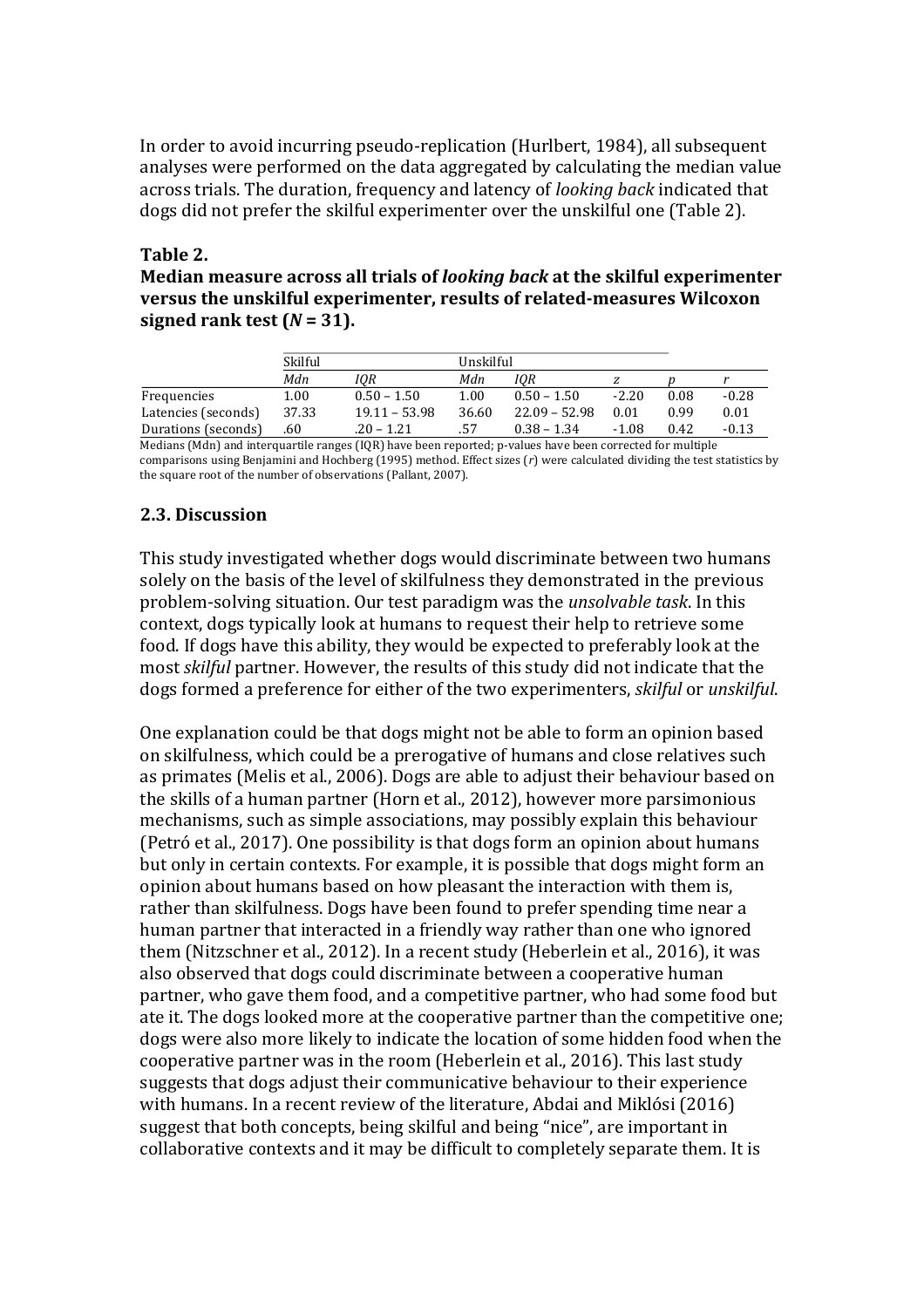possible that it was difficult for the dogs in the current study to prefer one experimenter over the other, as both acted equally nicely towards the dogs.

It may also be difficult for dogs to choose between the two human partners during the *unsolvable task*. D'Aniello et al. (2015) found that dogs were able to discriminate between two people during this test; however, in that study dogs were required to choose between the owner and a stranger. In the case of the current study, dogs were required to discriminate two strangers based on elaborate sequences of actions. It is possible that the dogs in our sample might not have fully understood the demonstration. Although this was designed as a direct experience for dogs, they did not have a chance to use the apparatus and potentially gain an understanding of how to use it. Previous findings suggest that dogs may have a limited understanding of how a physical problem can be solved by a human partner (Horn et al., 2012). For this reason, the dogs in the current study might have failed to fully recognise the experimenters' ability to solve a problem.

Finally, it should be taken into consideration that in this kind of studies, the subjects may also be affected by the behaviour of the experimenters during test trials (Abdai and Miklósi, 2016Abdai and Miklósi 2016). It is possible that the dogs in this study were influenced by the experimenters' behaviour during the *unsolvable task* trials, which was to ignore the dogs' help requests. When an anticipated reward is unexpectedly reduced, dogs often either show a successive *negative contrast, i.e.* a reduction in their responses (Bentosela et al., 2009), or a paradox increase in their behavioural response (Reimer et al., 2016). The lack of reaction on the side of the experimenter is required in a paradigm such as the *unsolvable task*, therefore the effect of affective contrast should be taken into account in the analysis and interpretation of results. One way to overcome this issue is to design a test including only one test trial.

Therefore, it was necessary to design a second study where only one experimenter was present in the unsolvable task and dogs had a chance to directly experience the apparatus used in the demonstration. Moreover, the study assessed whether other elements that possibly are more relevant to dogs, such as the quality of the interaction, would influence dogs' looking back behaviour in the *unsolvable task*.

### **3.Study2**

The aim of this study was to investigate whether dogs form an opinion about humans based on their direct experience with a human partner. Conditions were administered in a two-by-two design, so that dogs had a direct experience with a human partner who was either nice or ignored the dog, and either skilful or not willing to help during a problem-solving task. The test was between subjects and examined whether dogs' in the four groups (*Nice-Skilful, Nice-No-help, Ignoring-Skilful,* and *Ignoring-No-help*) varied in their tendency to request help from the experimenter when they faced an unsolvable problem. In order to avoid carryover effects, in this study each dog was exposed to only one demonstration and one *unsolvable trial*.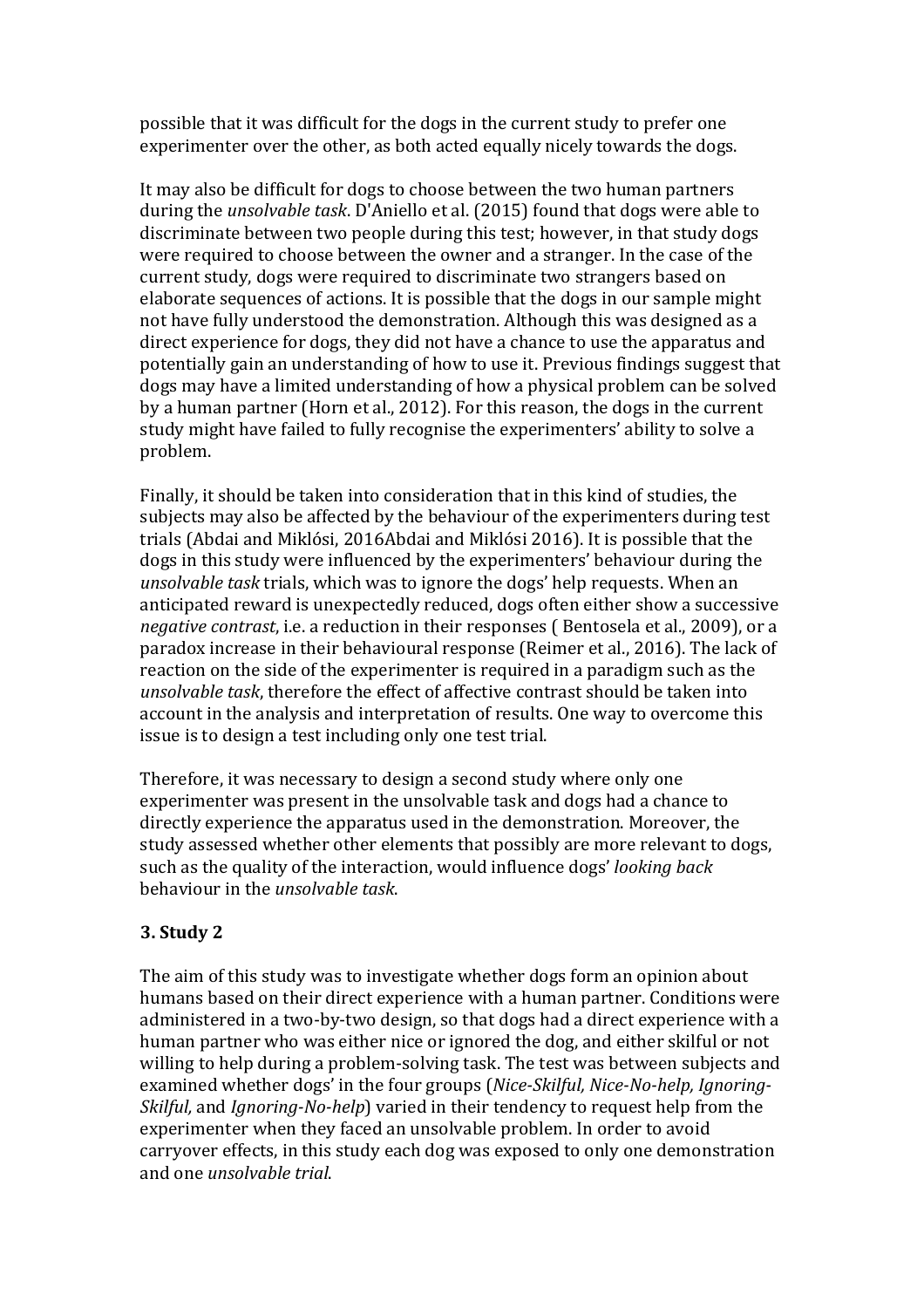Dogs can form a positive or negative opinion about humans based on their direct experience (Nitzschner et al., 2012) and dogs' gazing behaviour toward humans is influenced by previous collaborative experiences (Marshall-Pescini et al., 2009 ; D'Aniello *et al.*, 2015). Therefore, it was expected that dogs would be more likely to look back at a nice and/or skilled experimenter.

## **3.1.Materialsandmethods**

## **3.1.1.Ethicalstatement**

All applicable international, national, and/or institutional guidelines for the care and use of animals were followed. All procedures performed involving animals were in accordance with the ethical standards of the institution at which the studies were conducted (the University of Portsmouth, U.K.). The studies were carried out in strict accordance with the recommendations in the International Society for Applied Ethology guidelines for the use of animals in research and were approved by the University of Portsmouth Animal Ethics Committee (Animal Welfare and Ethical Review Body, AWERB, approval n. 515a). Informed consent was obtained from all owners for their dog to participate in the study.

## **3.1.2. Apparatuses and testing areas**

Testing took place in the same rooms of the Dog Cognition Centre of the University of Portsmouth (U.K.) as in Study 1, arranged in a similar way (Fig. 4). Two GoPro 3+ cameras were placed near the ceiling of both rooms, in order to provide an overview of the room. A third GoPro 3+ camera was placed on a chest harness worn by the experimenter in order to record looks toward her.



**Fig.4. Testing rooms.**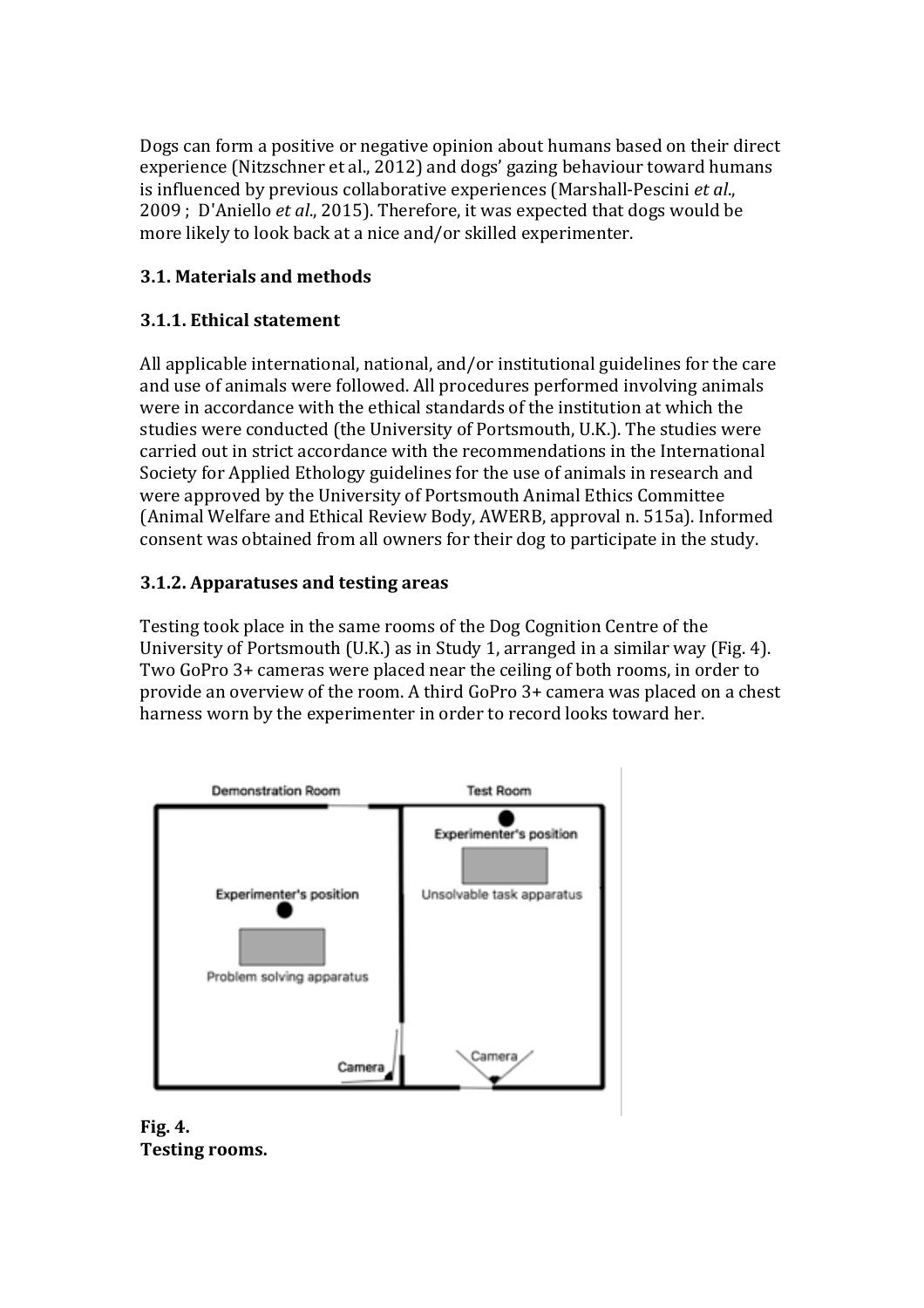The same rooms as in Study 1 were used. The dark grey squares in each room represent the apparatuses. The black circle near the square represents the position of the experimenter during the demonstration and during the test respectively.

The apparatus for the demonstration was a *Nina Ottoson® Dog Fighter* dog puzzle-toy (Fig. 5). The apparatus had a number of hollow slides that could be filled with food and wood blocks. The blocks had to be removed in a specific order and using certain movements in order to retrieve the food. Only 4 slides were used. The apparatus for the *unsolvable task* was the same as in Study 1.



#### **Fig.5.**

### **Problemsolvingapparatus.**

The *Dog Fighter* puzzle-toy had 6 hollow slides with a large opening. Only 4 of the central slides were used. A small piece of hot-dog was placed under the small hollow block, which was placed at the opening and then slid across to the other end. A larger block was placed at the opening, which prevented the small block from being removed. In order to retrieve the food, it was necessary to pull out the large block first, then slide the small block across and remove it from the opening by pulling the attached string.

# **3.1.3.Participants**

A sample of 48 pet dogs was used, of which 21 dogs were male (56%) and 27 female ( $M_{\text{age}} = 4.17$  years,  $SD_{\text{age}} = 2.71$ , Min<sub>age</sub> = 1.00 year, Max<sub>age</sub> = 11.00 years). Overall, 31 dogs (65%) were pure breeds. A breakdown of the dogs' information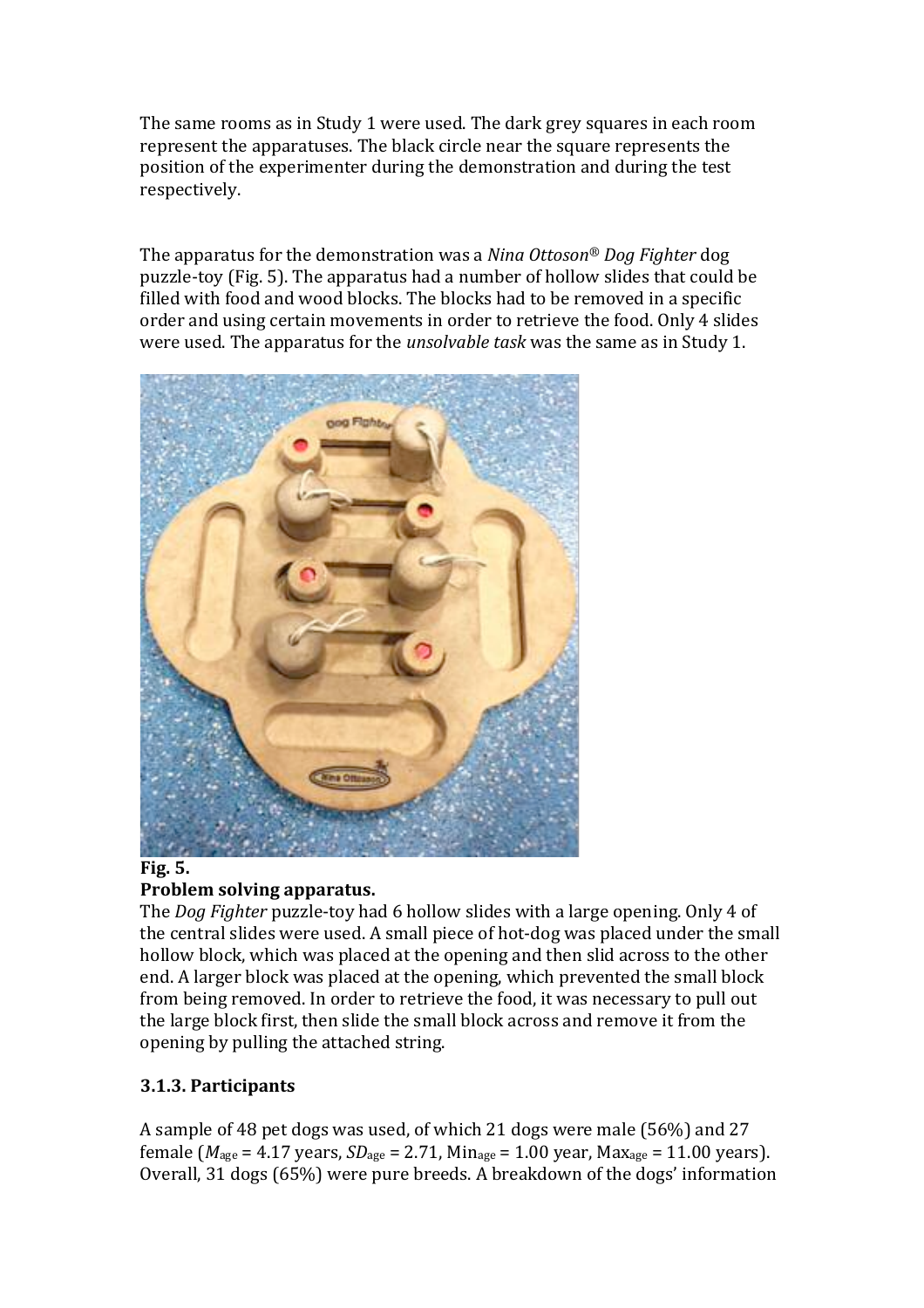by condition is presented in the Online Resource 1. The inclusion and exclusion criteria and recruitment method were the same as for Study 1; none of the dog had participated in Study 1. Another two dogs were tested but data were removed before further analysis due to procedural mistakes (1 dog) or because the dog had used the puzzle-toy before (1 dog).

## **3.1.4.Procedure**

The study was comprised of: a *habituation phase*, in which dogs were given some time to get used to the testing area; a warm-up, in which dogs were given time to familiarise with and try to use the puzzle-toy that was later used in the demonstration, and the baseline level of *looking back* at a stranger (experimenter) was measured; a *demonstration*, in which the experimenter attempted to operate the puzzle-toy, acting either skilful or unskilful and nicely or ignoring the dog, according to the condition; and a *test phase*, in which the dog was tested with the *unsolvable task*.

## **3.1.4.1.Habituationphase**

The handler (PP) played with the dog for a few minutes, letting it explore both the Demonstration and the Test Rooms, while offering some of the food used in the test (pieces of hot-dog). Both apparatuses were out of view at this stage and the experimenter was waiting outside. Once the dog was relaxed and interested in the food, the handler called the dog into the Demonstration room, closed the door between the two rooms and presented the problem-solving toy to the dog. At the same time, the experimenter entered the Test Room, unseen by the dog.

### **3.1.4.2.Warm-up**

In this phase the dog was given time to try and familiarise with the puzzle-toy that was used in the demonstration. The handler put the dog on an 80 cm long lead and secured it to a wall hook. The handler placed the puzzle-toy on the floor, approximately 1 metre away and out of the dog's reach. Then, making sure the dog was watching, she filled the toy with the treats. She then unleashed the dog and walked it to the toy encouraging it to play. The dog was given 40 s to try and obtaining the food and solve the puzzle, while the handler stood nearby pretending to be busy whilst ignoring the dog. The amount of time had been previouslypilotedwithdogsnotusedinthistest.Theaimwasforthedogsto experience that the toy posed a problem difficult to solve; however, it was necessary to ensure that the dogs did not have enough time to solve the problem by themselves, so that they needed the help of a human partner and the following demonstration was relevant to them. After the time elapsed, the warmup was over.

### **3.1.4.3.Demonstrations**

After the warm up, the handler attached again the dog to the lead that was fixed to the wall. The handler then opened the door between the two rooms and invited the experimenter (H-LJ) inside, saying "Hello" in a neutral tone. This was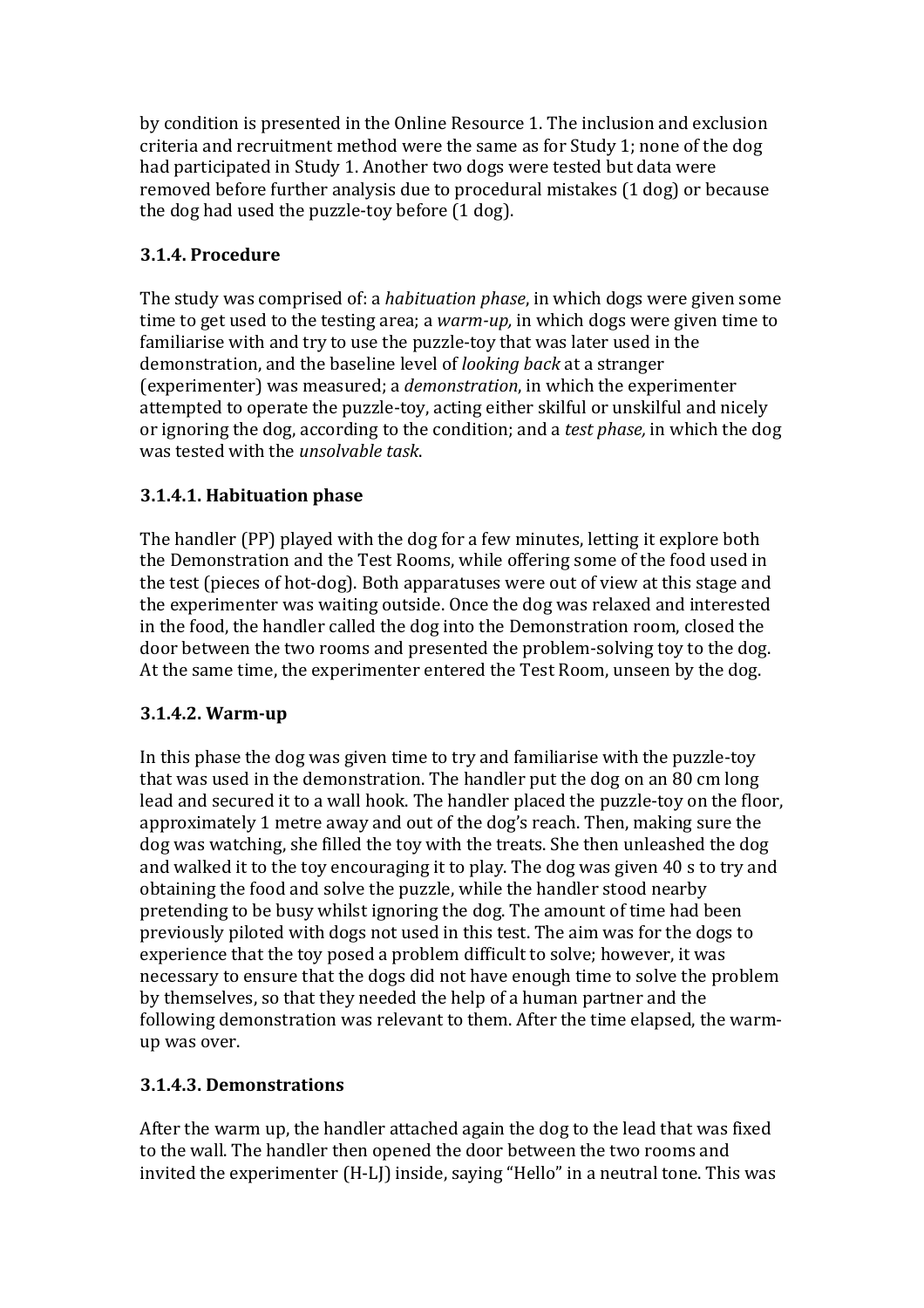done to ensure that the experimenter entering would not startle the dogs. The experimenter walked up to the dog and stood by its side, facing the wall and avoiding any eye contact. Meanwhile, the handler set up and refilled the puzzletoy. Then, as the handler walked to the opposite side of the room, the experimenter turned around to face the toy. The handler stood facing the wall with her back turned to the dog and the experimenter. She quickly left four pieces of food on a small shelf beside her and monitored the dog's behaviour on a mobile device that was connected to the experimenter's video camera. As soon as the handler saw the dog looking back at the experimenter (or after a maximum time of 2 min), she walked back to the dog while the experimenter walked to the shelf to pick up the food and sat down in front of the puzzle-toy to begin the demonstration according to the conditions:

## **3.1.4.4.Nice&Skilfuldemonstration**

The experimenter spoke with a high pitched voice while effectively removing the blocks from the toy and revealing the pieces of food one by one; she established eye contact with the dog each time she spoke.

### **3.1.4.5.Nice&No-helpdemonstration**

The experimenter spoke with a high pitched voice, but did not attempt to use the toy; instead, she leaned over the toy and then helplessly shrugged her shoulders while establishing eye contact with the dog. These movements were repeated four times to counterbalance the activity level of the skilful demonstration.

# **3.1.4.6.Ignoring&Skilfuldemonstration**

The experimenter avoided eye contact and talked to herself in a neutral voice as if bored by the task, while effectively removing the blocks from the toy and revealing the pieces of food one by one.

### **3.1.4.7.Ignoring&No-helpdemonstration**

The experimenter avoided eve contact and talked to herself in a neutral voice as if bored by the task, and did not attempt to use the toy; she leaned over the toy and then helplessly shrugged her shoulders while looking at the toy. These movements were repeated four times, to counterbalance the activity level.

At the end of the demonstration, the experimenter walked away from the toy saying: "All done" in the *Skilful* demonstrations, and "I don't get it" in the *No-help* demonstrations. As in Study 1, it was necessary to ensure that dogs received the same amount of food during both demonstrations to avoid any food related bias. Therefore, at the end of *No-help* demonstrations, the experimenter inconspicuously dropped the food she had in her hand placing it as close as possible to the toy. Then, she turned around and sat on a chair, facing the toy but staring at her lap to avoid eye contact. The handler then walked the dog to the apparatus, letting it eat the food, before walking it to the Test Room.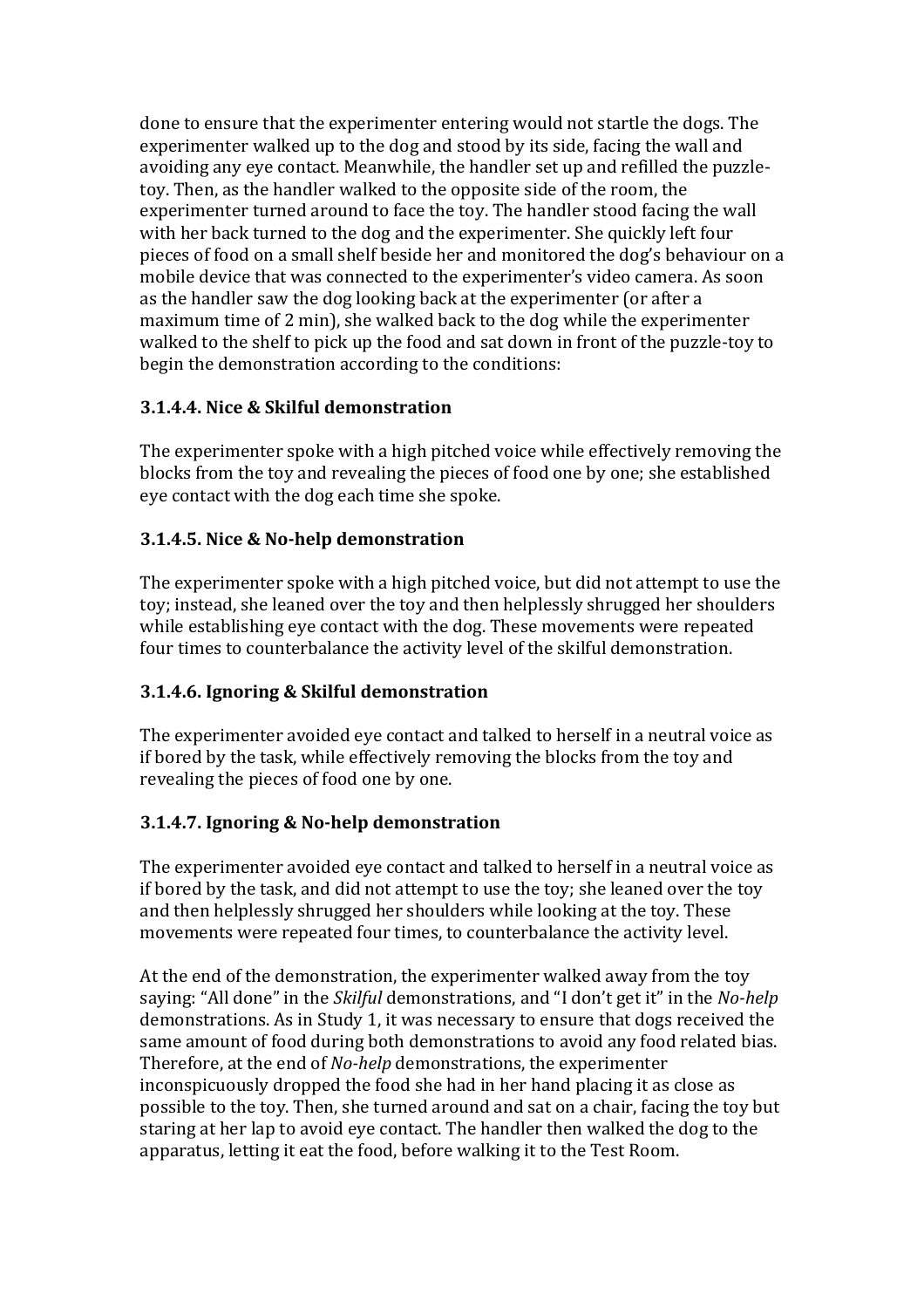### **3.1.4.8.Test(unsolvabletask)**

Now that dogs had a chance to gather information about the experimenter and whether she was *skilful* in solving a problem or rather would *not help* them, as well as whether she was *nice* to them or rather *ignored* them, dogs were given a chance to request help from the experimenter in the *unsolvable task*. Upon entering the Test Room, the handler secured the lead to a wall hook. At the same time the experimenter entered and stood with her back against the wall, so that she was 1 m away from the apparatus. The handler showed the dog one piece of hot-dog and placed it on the wooden board in front of the metal basket; she then centred the dog in the room and let it retrieve the food; she repeated this twice more. On the second repetition, she took a larger chunk of hot-dog and dropped it inside the basket, making sure the dog was watching. After centring the dog, she quickly left the room and waited in the adjacent room for 2 min. During this time, the experimenter stood still, as in Study 1. After the 2 min elapsed, the handler returned to the room and the test was over.

## **3.1.5.Behaviouranalysis**

Digital video footage was taken for all trials and the Solomon Coder software (beta 091110, copyright 2006–2008 by András Péter, developed at ELTE TTK Department of Ethology, Budapest, Hungary) was used to code dogs' behaviour during the *unsolvable task*. The coder (RMS) was unaware of the conditions at the time of coding.

Looks towards the experimenter and towards the food were recorded in the same way as in Study 1. However, this time all looks towards the experimenter were recorded, in order to measure whether being nice rather than ignoring the dog had an effect on their interest in the experimenter. The frequency of gaze alternations between the experimenter and the food was recorded with the aim to assess the effect of the conditions on the dogs' help requests.

A random selection of the video material (20%) was coded by a second coder, naïve to the role of each experimenter. The correlation between the two coders was calculated using Spearman r, and inter-coder reliability was assessed according to the limits given by Landis and Koch (1977). Inter-observer reliability was excellent for the frequency of gazes to the experimenter ( $r_s$  = 0.82, *N* = 11, *p* = 0.01) and their duration ( $r_s$  = 0.94,*N* = 11, *p* < 0.01); it was substantial for the latencies of looks ( $r_s$  = 0.77, $N$  = 11,  $p$  = 0.01).

### **3.1.6.Statisticalanalysis**

Data were analysed using IBM SPSS Statistics version 22. The Kolmogorov-Smirnov test for normality revealed that the data were not normally distributed, thus non-parametric tests (two-tailed) were used.

### **3.2.Results**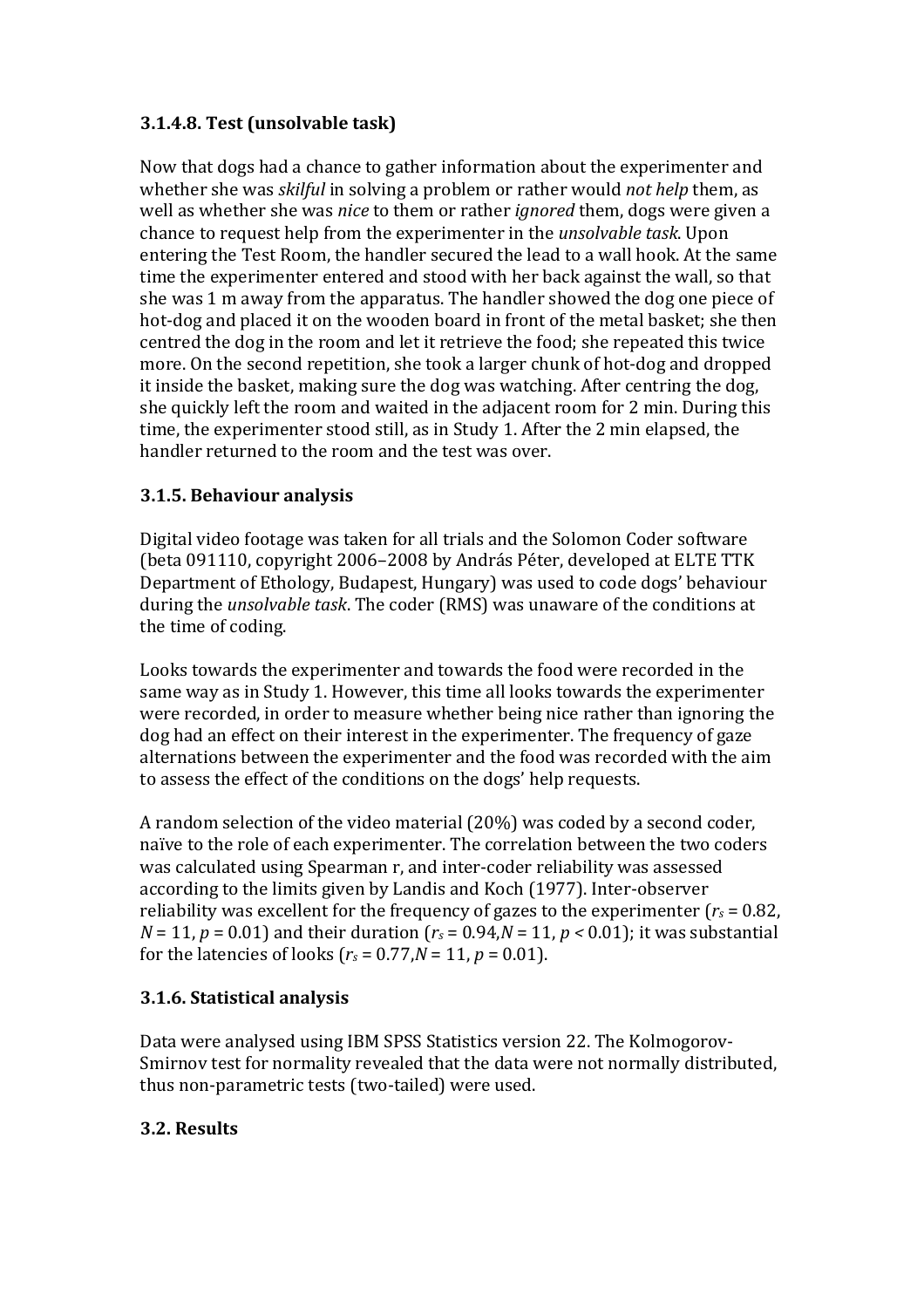Overall, the independent samples Kruskal-Wallis test indicated no significant difference between groups in the baseline latency to look at the experimenter, i.e. before the demonstration ( $Mdn_{\text{NiceSkilful}} = 5.99$  interquartile range  $1.60 -$ 120.00,  $Mdn_{\text{NiceNoHelp}} = 7.68$  interquartile range  $5.58 - 17.23$ ,  $Mdn<sub>IgmoreStillful</sub> = 21.68 interquartile range 11.13 - 33.25, Mdn<sub>IgmoreNoHelp</sub> = 25.04$ interquartile range  $13.52 - 30.33$ ,  $H_{(3)} = 1.75$ ,  $p = 0.627$ ,  $\varepsilon^2 = 0.06$ ).

The independent samples Kruskal-Wallis test indicated no difference between the four conditions in the latency and duration of *looking back* behaviours towards the experimenter. Similarly, the frequency of gaze alternations between experimenter and food did not vary significantly across conditions (Table 3).

#### **Table3.**

#### Looks towards the experimenter and gaze alternations, results of **independent samples Kruskal-Wallis test (N = 48).**

|                             | Nice    |                     | Nice    |                     | lgnore  |                 | Ignore  |                    |          |      |      |
|-----------------------------|---------|---------------------|---------|---------------------|---------|-----------------|---------|--------------------|----------|------|------|
|                             | Skilful |                     | No help |                     | Skilful |                 | No help |                    |          |      |      |
|                             | Mdn     | <b>IOR</b>          | Mdn     | <b>IOR</b>          | Mdn     | <b>IOR</b>      | Mdn     | IOR                | $H_{12}$ |      |      |
| Looking back latency (s)    | 18.30   | $0.00 - 1.78$       | 21.90   | $0.00 - 4.15$       | 32.25   | $0.00 - 0.00$   | 30.45   | $0.00 - 1.25$      | 4.54     | 0.21 | 0.09 |
| Looking back duration (s)   | 10.70   | $3.55 - 23.80$ 4.85 |         | $2.28 - 9.98$       | 8.85    | 5.88-19.30 5.00 |         | 1.35-7.10          | 3.73     | 0.29 | 0.08 |
| Gaze alternations frequency | 3.00    | $1.00 - 6.25$       | 3.00    | $22.8 - 49.25$ 5.00 |         | $1.00 - 7.25$   | 3.00    | $1.75 - 6.00$ 0.71 |          | 0.87 | 0.01 |
|                             |         |                     |         |                     |         |                 |         |                    |          |      |      |

Medians (Mdn) and interquartile ranges (IQR) have been reported; p-values have been corrected for multiple comparisons using Benjamini and Hochberg (1995) method. Effect sizes are reported as  $\varepsilon^2$ .

We were also interested in the effect that helpfulness alone (skilful help versus no-help) had on dogs' communication. Therefore, the data were merged into two groups based on the helpfulness of the demonstration: *skilful* demonstrations ( $N = 24$ ), and *no-help* demonstrations ( $N = 24$ ). A Mann-Whitney U test indicated that there was a trend to significance as the looks back were longer in the skilful group compared to the *no-help* group ( $p = 0.05$ ). None of the other measures (latency of looking back and frequency of gaze alternations) were affected (Table 4).

#### **Table4.** Effect of the type of help on looks back and gaze alternations, results of **independent sample Mann-Whitney** *U* **test** ( $N = 48$ ).

|                                  | Skilful |                    | No-help |                      |      |         |
|----------------------------------|---------|--------------------|---------|----------------------|------|---------|
|                                  | Mdn     | IOR                | Mdn     | IOR                  |      |         |
| Looking back latency (s)         | 0.00    | $0.00 - 0.95$ 0.00 |         | $0.00 - 2.22 - 2.23$ | 0.82 | $-0.05$ |
| Looking back duration (s) $9.20$ |         | $3.98 -$<br>20.65  | 4.90    | 1.35-8.58 1.93       | 0.05 | $-0.39$ |
| Gaze alternations<br>frequency   | 6.00    | 4.75-8.50 6.00     |         | 3.00-8.00 0.65       | 0.52 | 0.13    |

Medians (Mdn) and interquartile ranges (IQR) have been reported; p-values have been corrected for multiple comparisons using Benjamini and Hochberg (1995) method. Effect sizes (r) were calculated dividing the test statistics by the square root of the number of observations (Pallat, 2007).

Our last question was whether the dogs that experienced the *nice* demonstration would try to interact more with the experimenter. We regrouped the data based on the quality of the interaction during the demonstration into two groups: nice demonstrations ( $N = 24$ ), and *ignoring* demonstrations ( $N = 24$ ). A Mann-Whitney *U* test found that none of the measures were affected (Table 5).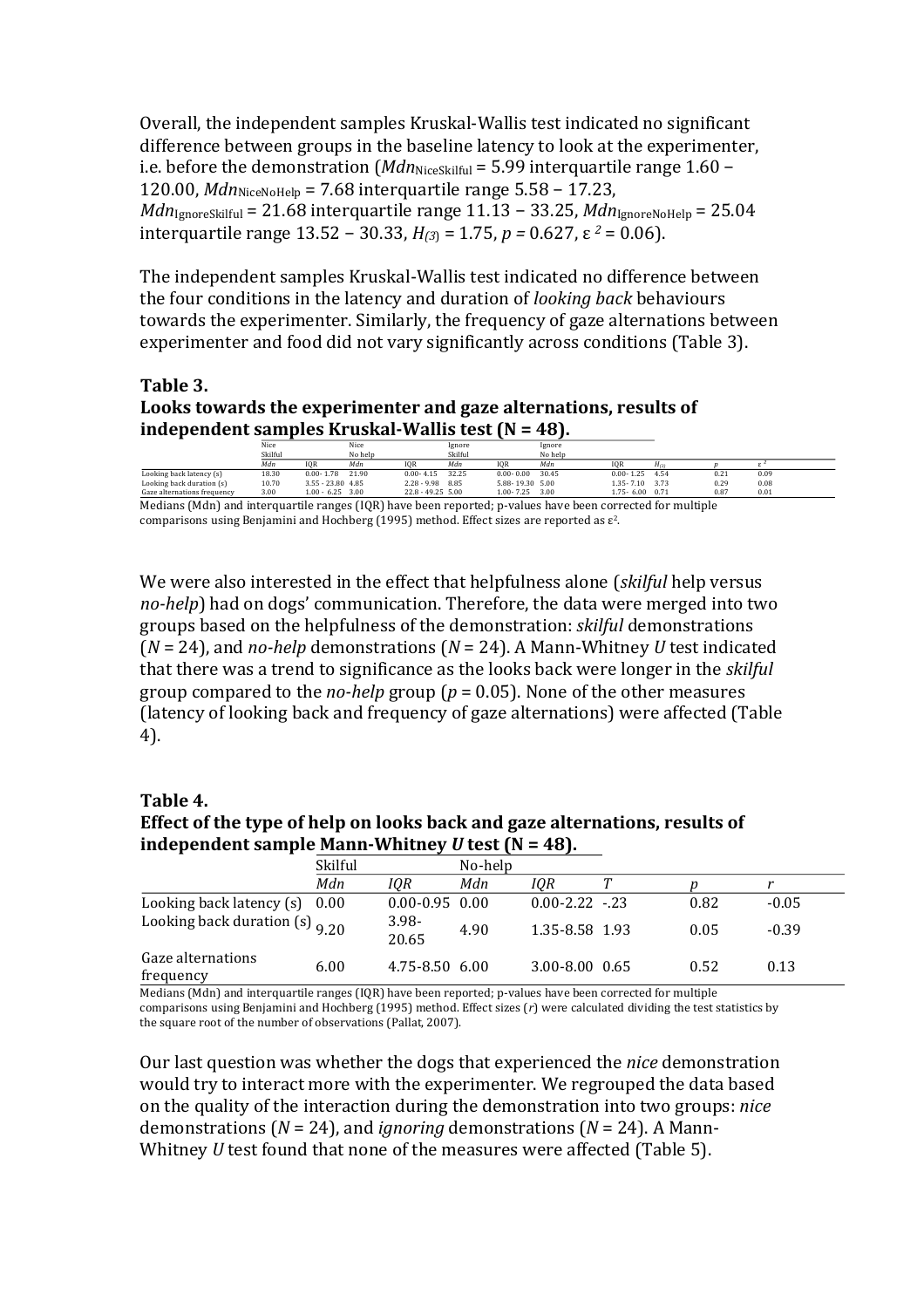### **Table5. Effect of the quality of interaction on looking back and gaze alternations, results of independent sample Mann-Whitney** *U* **test (N = 48).**

|                                                                                                            | Nice |                    | lgnoring |               |         |      |         |  |
|------------------------------------------------------------------------------------------------------------|------|--------------------|----------|---------------|---------|------|---------|--|
|                                                                                                            | Mdn  | IOR                | Mdn      | IOR           |         |      |         |  |
| Looking back latency (s)                                                                                   | 0.00 | $0.00 - 2.67$ 0.00 |          | $0.00 - 0.00$ | $-1.60$ | 0.11 | $-0.33$ |  |
| Looking back duration (s)                                                                                  | 5.90 | 2.65 - 16.506.60   |          | 2.55-15.75    | 0.08    | 0.94 | 0.02    |  |
| Gaze alternations frequency                                                                                | 3.00 | $1.00 - 6.00$ 3.50 |          | 1.00-7.25     | 0.73    | 0.47 | 0.15    |  |
| Medians (Mdn) and interquartile ranges (IQR) have been reported; p-values have been corrected for multiple |      |                    |          |               |         |      |         |  |

comparisons using Benjamini and Hochberg (1995) method. Effect sizes (r) were calculated dividing the test statistics by the square root of the number of observations (Pallat, 2007).

#### **3.3.Discussion**

In the current study, we were interested in whether the quality of the interaction with a human partner and human skilfulness, combined or alone, would affect dogs' looking back behaviour. We found that the dogs did not vary in their tendency to request help from the experimenter depending on whether she was nice and skilful, nice and unwilling to help, ignoring and skilful or ignoring and unwilling to help when faced with an unsolvable problem. However, the duration of looking back behaviour was longer, with a trend towards significance, for the dogs that received a skilful demonstration compared to dogs that received a demonstration that was not helpful. Although the results should be interpreted cautiously because they represent only a trend, which is not replicated in the other measures of the study, the possibility that dogs can take a human partner's helpfulness into account should not be excluded.

Finally, the frequency of gaze alternations was not affected by the helpfulness of the experimenter or the quality of the demonstration. Similar findings were obtained by Horn et al. (2012), who observed that dogs' proximity to the experimenter, rather than gazes, was affected by the human partner's behaviour. Smith and Litchfield (2013) also indicate that gaze alternations in the *unsolvable* task might be less frequent than overall looking behaviour towards the experimenter. It is possible that while the dogs' help requests did not vary across conditions in the current study, the dogs that experienced a skilful demonstration were overall more attentive to the experimenter and therefore looked at her more, which would explain why the duration of looks varied, while the frequency of gaze alternations did not.

#### **4.Generaldiscussion**

The results of Study 1 indicate that dogs did not form a preference between two experimenters based on a demonstration when requesting human help. It is possible that the dogs could not discriminate between the two experimenters or did not understand the demonstration. To exclude this possibility, in Study 2, the dogs observed only one experimenter and were allowed to use the puzzle-toy before the demonstration. Although the results showed that the dogs did not form a preference based on the helpfulness of the demonstration and the quality of the interaction, the dogs who received a skilful demonstration tended to look at the experimenter more than those who received a no-help demonstration (i.e. the experimenter did not attempt to help solving the problem). However, the dogs did not perform gaze alternations more often in any of the conditions.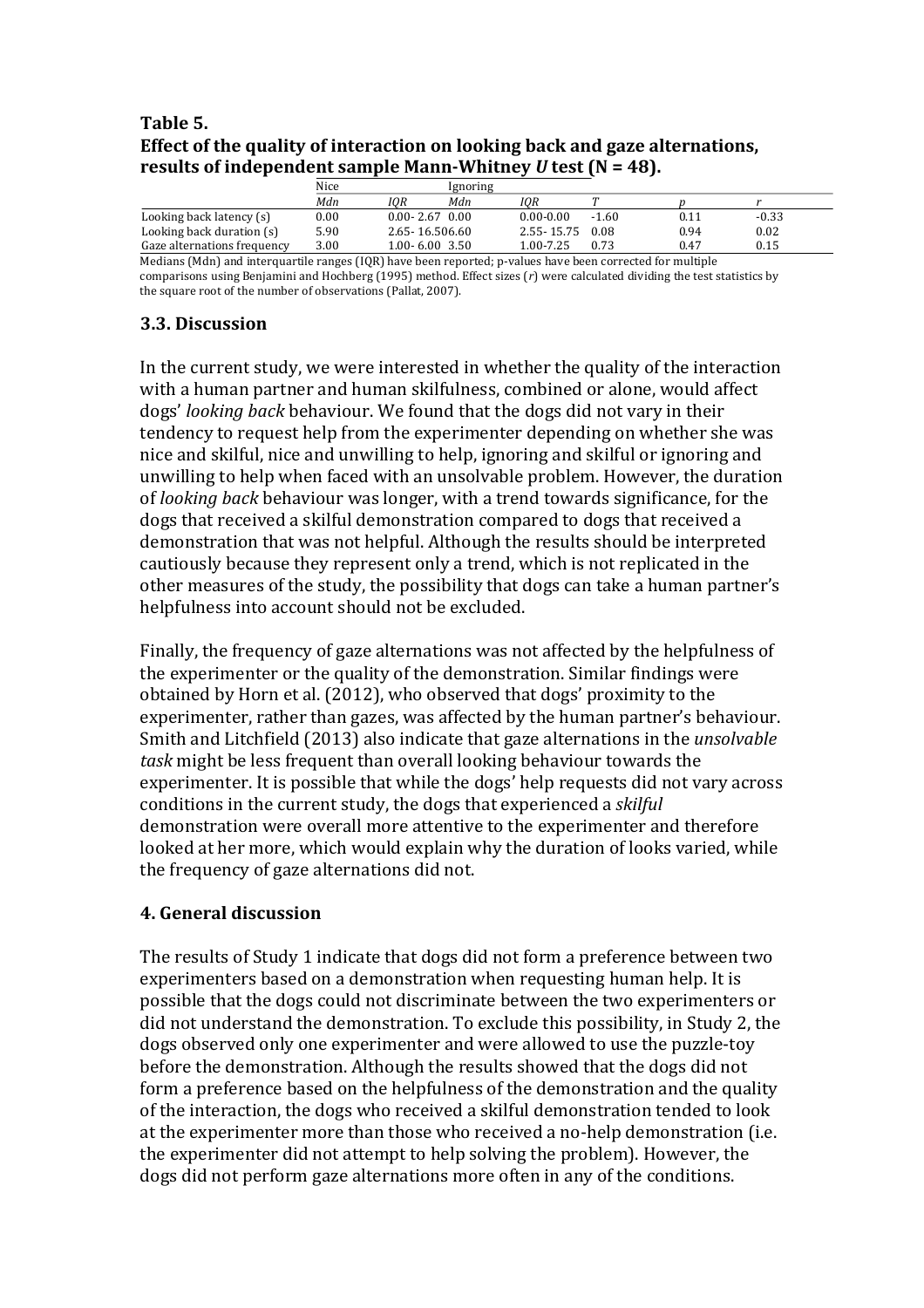One possible explanation for these results could be that dogs might not be able to take into account their opinion about humans when requesting human help. This explanation would be in line with the hypothesis that only humans and evolutionarily close species, such as the chimpanzee, have the ability to understand when they require help, discriminate partners based on their skills, and then choose the best collaborator (Melis et al., 2006; Melis and Semmann, 2010). Such explanation is in agreement with recent evidence in the literature on dogs, suggesting that although they might be able to choose the appropriate collaborative partner, they likely did so by associating the specific location of the partner with food (Petró et al., 2016). Since we were interested in investigating dogs' ability to recognise and use specific characteristics of a partner, such as skilfulness, when help is required, we purposely controlled for other confounders: we performed the demonstration and the test phase in separate rooms and, when more than one partner was present, we counterbalanced their position across different trials. Therefore, our results should not be biased by factors such as food or location associations and may possibly indicate that dogs might not be able to discriminate humans based on their skills.

Unexpectedly, the dogs in Study 2 did not even take the quality of the interaction into account, i.e. nice versus ignoring, when requesting human help. Dogs appear to be able to recognise such characteristics in humans (Nitzschner et al., 2012) and it could be expected that dogs would decide to interact more with a nice partner rather than one who had ignored them. According to the current findings, it seems that while dogs can form an opinion about humans based on whether they are nice to them, such opinion does not affect partner choices in dogs when they are facing a problem. There could be two possible explanations for this result. One possibility is that requesting help is not a flexible behaviour in dogs. As previous findings suggest, this may be affected by past experience ( Topál et al., 1997; Marshall-Pescini et al., 2009; D'Aniello et al., 2015 ; D'Aniello and Scandurra, 2016) but possibly not by short term contingencies. According to the domestication hypothesis (Hare et al., 2002 ; Miklósi et al., 2004), dogs adapted to life with humans and formed a specialization for communication with humans, especially in cooperative contexts (Bräuer et al., 2006 ; Reid, 2009). It is possible that, as a result, dogs evolved a strong predisposition to request human help regardless of the abilities of the human partner involved. Another possibility is that our results were affected by the measures we chose. It has been hypothesised that dogs have evolved the predisposition to look at humans when facing an unsolvable problem (Miklósi et al., 2003) and there are individual differences in dogs' tendency to look at humans (Topál et al., 1997; Marshall-Pescini et al., 2009; D'Aniello et al., 2015; D'Aniello and Scandurra, 2016). Recent findings also show that dogs' breed and age affect their tendency to look at humans during an *unsolvable task* (Konno et al., 2016; Gacsi et al., 2009). Although we had a good age distribution and a relatively wide representation of breeds, our sample did not allow for comparisons between breeds or age groups. These new findings should be taken into account for future research; however, the results of the current study do not allow us to draw definitive conclusions about whether dogs have the cognitive ability to form an opinion based on skilfulness. It is possible that the low prevalence of eye contact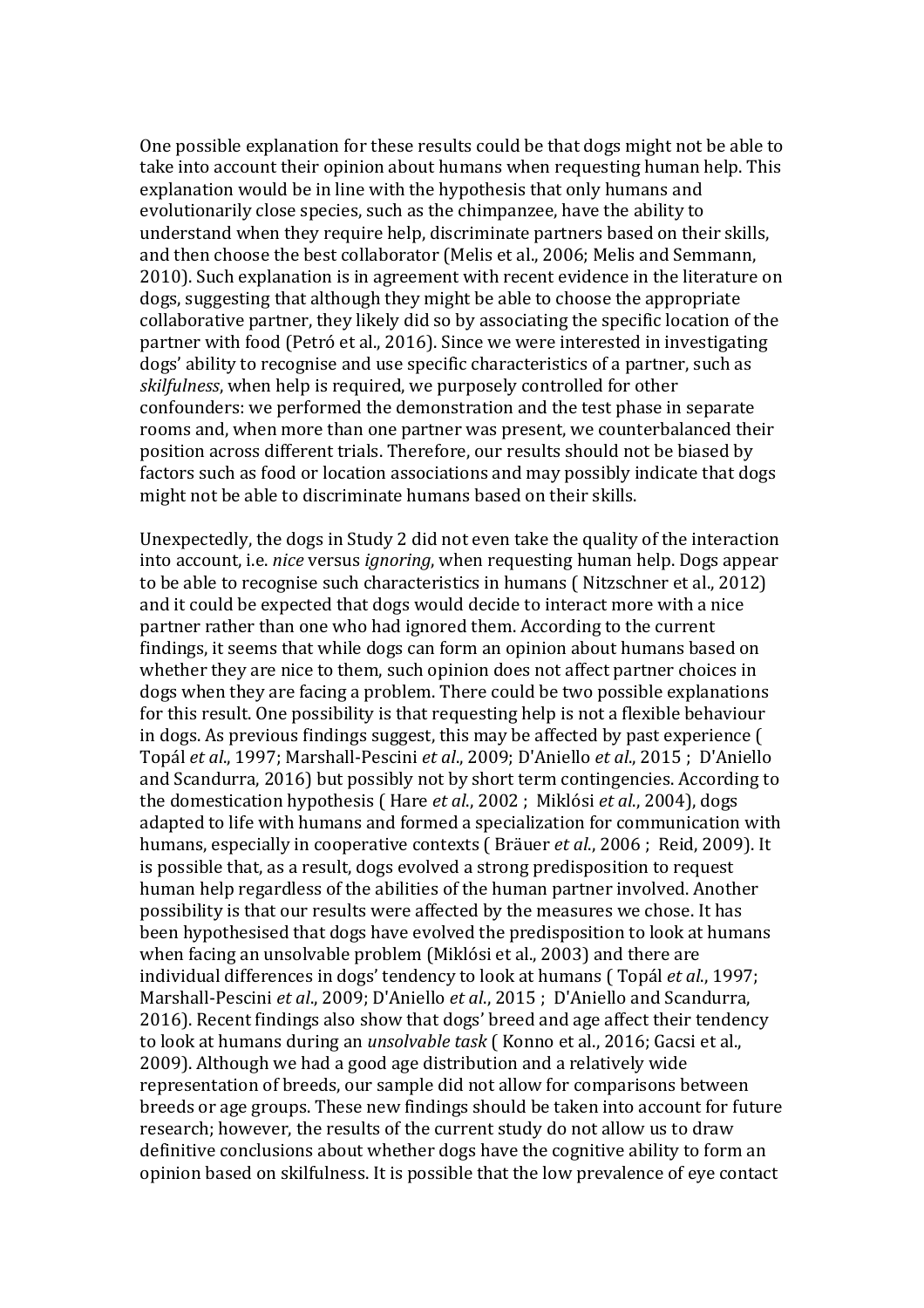in certain breeds might have affected the results. Therefore, a future study could investigate only breeds, and age groups most keen to form eye contact, i.e. hounds, retrievers, and working dogs, and older dogs (Konno et al., 2016) and cooperative breeds (Gacsi et al., 2009). If the results of this future study showed that this type of communication is particularly evident in this subgroup, it would provide supporting evidence for the trend that we found in this study. Additionally, previous findings indicate that the persistence of dogs' gaze may be particularly relevant in dog-human collaborative communication in general (Piotti and Kaminski, 2016) and in the unsolvable task specifically (Marshall-Pescini et al., 2017); therefore, further attention should be given to this measure as an additional measure other than frequency of gazes.

Our findings could not confirm whether dogs can take skilfulness into account when requesting human help. Previous research provides controversial evidence. Dogs can coordinate their actions to that of a human partner in order to solve a cooperative problem, although the level of skilfulness of the partner was not manipulated (Ostojić and Clayton, 2013Ostojić and Clayton 2013). In a problem solving situation, dogs were observed to flexibly adjust their behaviour to problem-specific actions of a human partner, although this did not affect dogs' tendency to request help, i.e. to look back at the human (Horn et al., 2012). However, a replication of the same study and the use of inanimate objects as partners suggested that more parsimonious explanations, such as the association of a specific location with food, may explain dogs' behaviour (Petró et al., 2016). Finally, dogs can form an opinion about humans based on the quality of an interaction they have with the human (Nitzschner et al., 2012). They also coordinate with other dogs in a cooperative task, but they do not appear to monitor each other's behaviour while cooperating (Bräuer et al., 2013). Our findings add information to this body of research but could not confirm this possibility, though they do not exclude it. Due to dogs' ability to cooperate with humans (Ostojić and Clayton, 2013Ostojić and Clayton 2013), such ability might be expected and should be further investigated.

The *unsolvable task* is a very simple test, based on a behaviour that dogs are evolutionarily predisposed to perform, *i.e. looking back* (Miklósi et al., 2003). However, previous evidence, together with our findings, highlights some limitations of the test. The *looking back* behaviour is largely affected by longterm direct experiences in the life of dogs, e.g. specific training, housing conditions(D'Aniello*etal*.,2015 ; Scandurra*etal*.,2015),andbreed(Konnoet al.,2016;Gacsietal.,2009).Therefore,studiesemployingthe*unsolvabletask* ina group comparison design should adjust for this, for example by measuring a baseline level of looking behaviour or counterbalancing potential confounders. Dogs appear to find it difficult to grasp elaborate demonstrations (Horn *et al.*, 2012 ; Petró et al., 2016), especially if they do not have a chance to directly interact with the apparatus used for the demonstration. The results of Study 1 in the current work and Horn et al. (2012) suggest that it may be difficult for dogs to recognise subtle differences in the skills of two human partners. Therefore, it seems important for manipulations to be simple and very salient when investigating the understanding of skilfulness in dogs.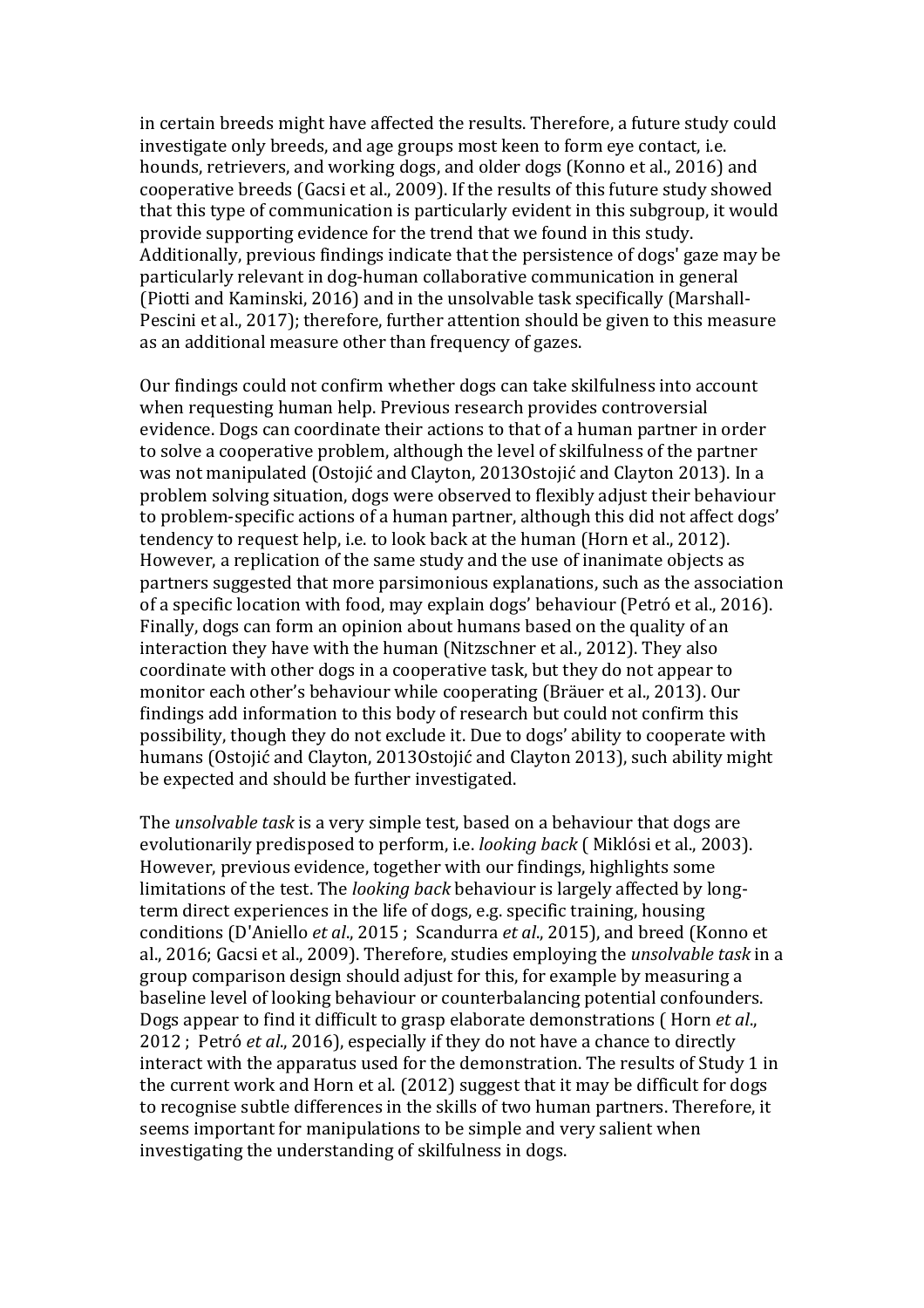Finally, Abdai and Miklósi (2016) recently suggested that different procedures might measure different aspects of reputation forming. Therefore, it may be possible that the skill, if present, might not be evident in certain contexts but only in others. Thus, another possibility is to investigate reputation forming through different paradigms. For example cooperative activities, e.g. based on hunting-like behaviours (Bräuer et al., 2013 ; Ostojić and Clayton, 2013), could be adopted to further investigate reputation forming in dogs and their ability to select the best cooperative partner.

### **Funding**

This work was funded by the University of Portsmouth (U.K.).

#### **Conflict of interest**

Patrizia Piotti declares that she has no conflict of interest. Rebecca Marie Spooner declares that she has no conflict of interest. Hoi-Lam Jim declares that she has no conflict of interest. Juliane Kaminski declares that she has no conflict ofinterest.

#### **Ethicalapproval**

All applicable international, national, and institutional guidelines for the care and use of animals were followed. All the procedures were in line with the guidelines of the International Society for Applied Ethology.

### **Acknowledgements**

We would like to thank the dog owners. Without their support this work would not be possible. We also thank Ariana Weldon, Georgie Smith and Derry Taylor for their help with data collection and reliability coding, and Marc Martin, Graham Malyon, and Jenny Mackellar for the technical support. We would like to thank Prof Daniel Mills for his comments on an earlier version of this manuscript

#### **AppendixA. Supplementarydata**

The following are Supplementary data to this article: SI 1: Dogs' information SI 2: Raw data

#### **References**

J. Abdai, A. Miklósi The origin of social evaluation, social eavesdropping, reputation formation, image scoring or what you will Front. Psychol., 7 (2016), pp. 1-13 https://doi.org/10.3389/fpsyg.2016.01772

K. Asakawa-Haas, M. Schiestl, T. Bugnyar, J.J.M. Massen Partner choice in raven (Corvus corax) cooperation PLoS One, 11 (2016), pp. 1-15 https://doi.org/10.1371/journal.pone.0156962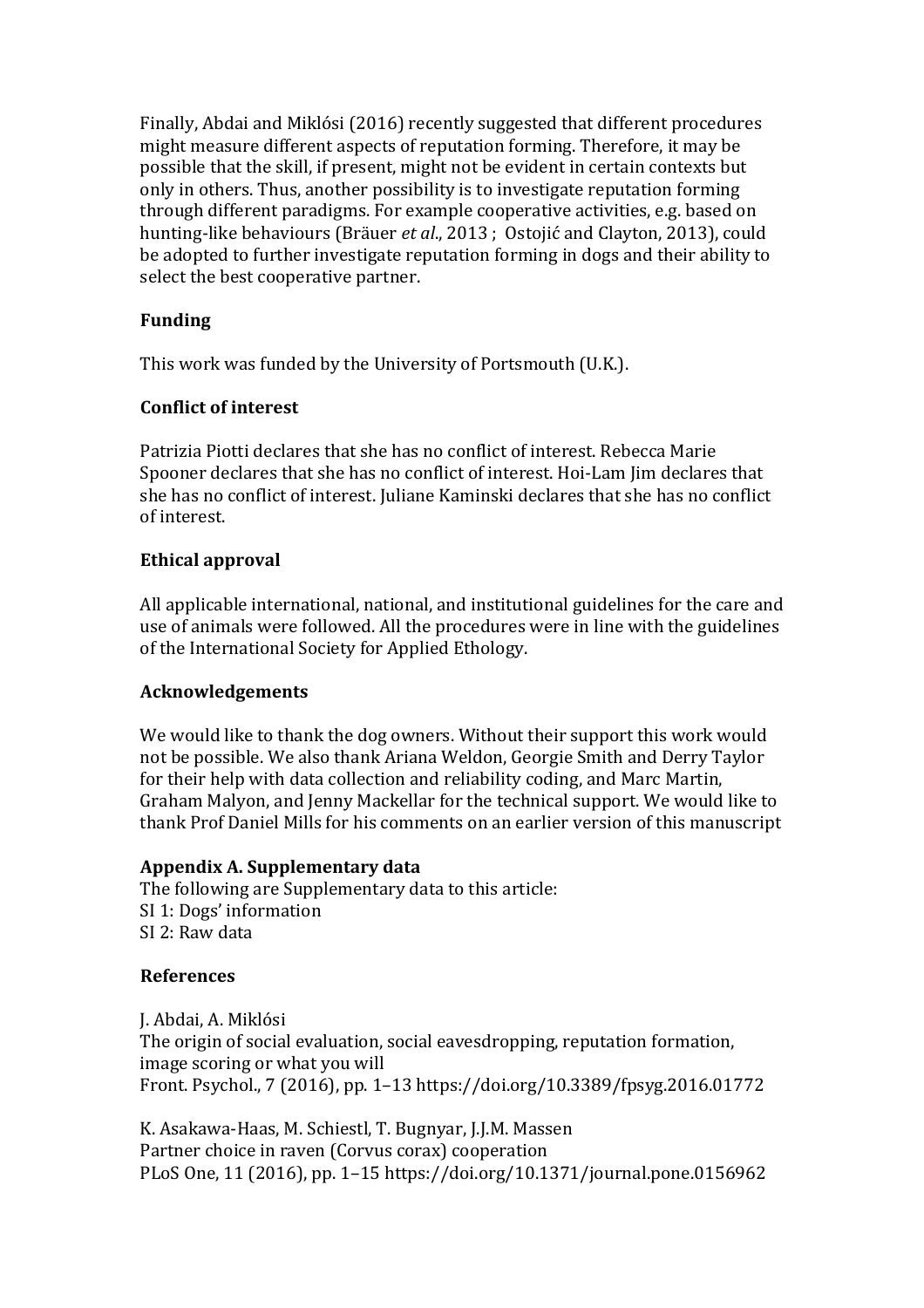R. Axelrod, W.D. Hamilton The evolution of cooperation Science (80-), 211 (1981), pp. 1390–1396 https://doi.org/10.1126/science.7466396

M.Bentosela,A.Jakovcevic,A.M.Elgier,A.E.Mustaca,M.R.Papini Incentive contrast in domestic dogs (Canis familiaris) J.Comp.Psychol.,123(2)(2009),p.125https://doi.org/10.1037/a0013340

J. Bräuer, J. Kaminski, J. Riedel, et al.

Making inferences about the location of hidden food: social dog, causal ape J. Comp. Psychol., 120 (2006), pp. 38-47 https://doi.org/10.1037/0735-7036.120.1.38

J. Bräuer, M. Bös, J. Call, M. Tomasello Domestic dogs (Canis familiaris) coordinate their actions in a problem-solving task Anim. Cogn., 16 (2013), pp. 273–285 https://doi.org/10.1007/s10071-012-0571-1

H. Chijiiwa, H. Kuroshima, Y. Hori, et al. Dogs avoid people who behave negatively to their owner: third-party affective evaluation Anim. Behav., 106 (2015), pp. 123-127 https://doi.org/10.1016/j.anbehav.2015.05.018

J.J.Cooper,C.Ashton,S.Bishop,etal. Clever hounds: social cognition in the domestic dog (Canis familiaris) Appl. Anim. Behav. Sci., 81 (2003), pp. 229-244 https://doi.org/10.1016/S0168-1591(02)00284-8

B.D.DíAniello,A.Scandurra Ontogenetic effects on gazing behaviour: a case study of kennel dogs (Labrador Retrievers) in the impossible task paradigm Anim. Cogn., 19 (2016), pp. 565-570 https://doi.org/10.1007/s10071-016-0958-5

B.D.DíAniello,A.Scandurra,E.Prato-Previde,P.Valsecchi Gazing toward humans: a study on water rescue dogs using the impossible task paradigm Behav. Processes, 110 (2015), pp. 68-73 https://doi.org/10.1016/j.beproc.2014.09.022

N.Emler A social psychology of reputation Eur. Rev. Soc. Psychol., 1 (1990), pp. 171-193 https://doi.org/10.1080/14792779108401861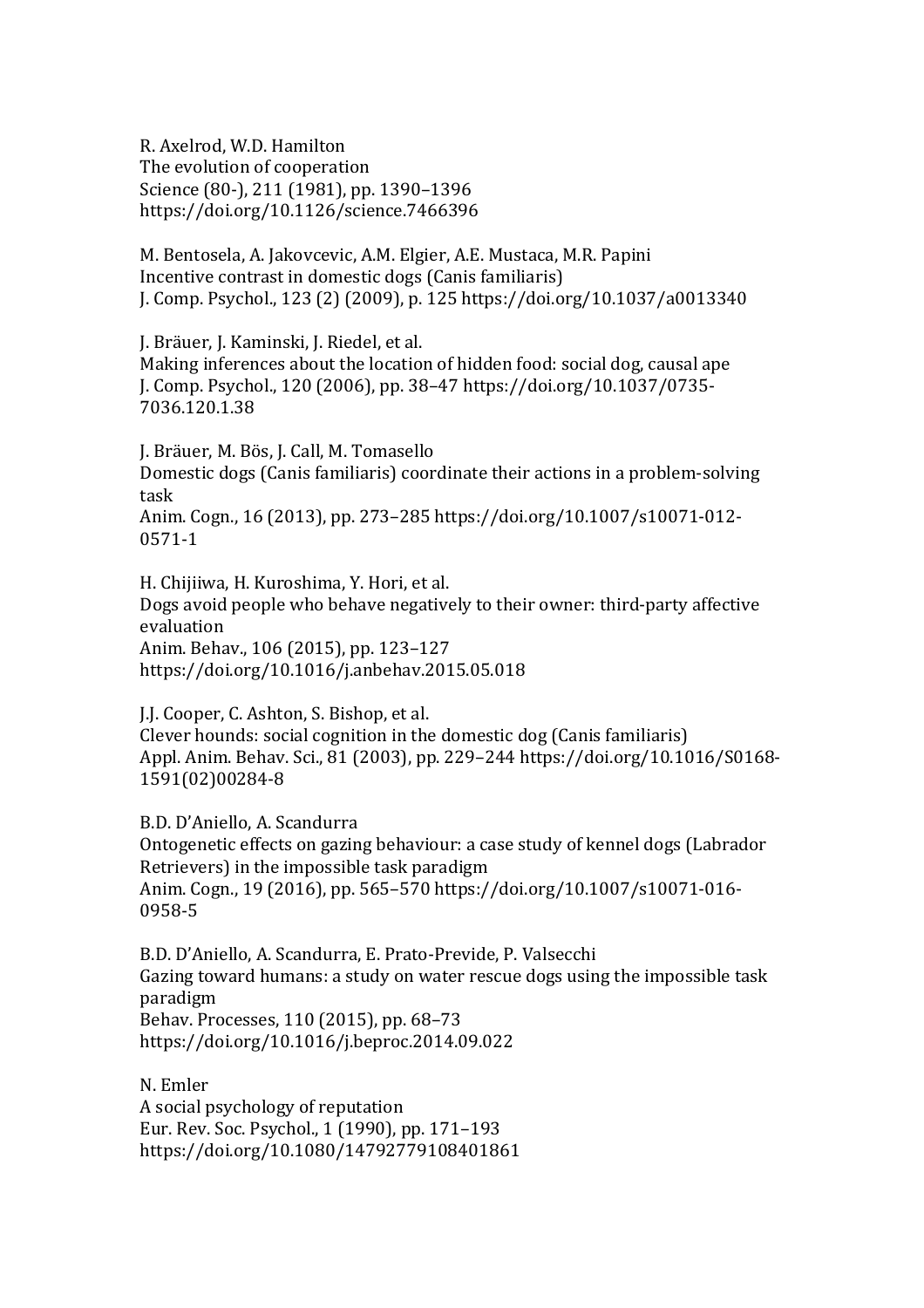E.Fehr,U.Fischbacher Social norms and human cooperation Trends Cogn. Sci., 8 (2004), pp. 185-190 https://doi.org/10.1016/j.tics.2004.02.007

E.Freidin,N.Putrino,M.DíOrazio,M.Bentosela Dogs' eavesdropping from people's reactions in third party interactions PLoS One, 8 (2013), pp. 1-8 https://doi.org/10.1371/journal.pone.0079198

M. Gácsi, P. McGreevy, E. Kara, Á. Miklósi. Effects of selection for cooperation and attention in dogs. Beh.Br.Fun.,5 (2009),p31. https://doi.org/10.1186/1744-9081-5-31

F.Gaunet,B.L.Deputte Functionally referential and intentional communication in the domestic dog: effects of spatial and social contexts Anim. Cogn., 14 (2011), pp. 849-860 https://doi.org/10.1007/s10071-011-0418-1

B. Hare, M. Brown, C. Williamson, M. Tomasello The domestication of social cognition in dogs Science, 298 (2002), pp. 1634-1636 https://doi.org/10.1126/science.1072702

M.T.E. Heberlein, D.C. Turner, F. Range, Z. Virányi A comparison between wolves, Canis lupus, and dogs, Canis familiaris, in showing behaviour towards humans Anim. Behav., 122 (2016), pp. 59-66 https://doi.org/10.1016/j.anbehav.2016.09.023

E. Herrmann, S. Keupp, B. Hare, et al. Direct and indirect reputation formation in nonhuman great apes (Pan paniscus, Pan troglodytes, Gorilla gorilla, Pongo pygmaeus) and human children (Homo sapiens) J. Comp. Psychol., 127 (2013), pp. 63–75 https://doi.org/10.1037/a0028929

L. Horn, Z. Virányi, A. Miklósi, et al. Domestic dogs (Canis familiaris) flexibly adjust their human-directed behavior to the actions of their human partners in a problem situation Anim. Cogn., 15 (2012), pp. 57-71 https://doi.org/10.1007/s10071-011-0432-3

S.H. Hurlbert Pseudoreplication and the design of ecological field experiments Ecol. Monogr., 54 (2) (1984), pp. 187-212 https://doi.org/10.2307/1942661

A. Konno, T. Romero, M. Inoue-Murayama, et al. Dog breed differences in visual communication with humans PLoS One, 11 (2016), p. e0164760 https://doi.org/10.1371/journal.pone.0164760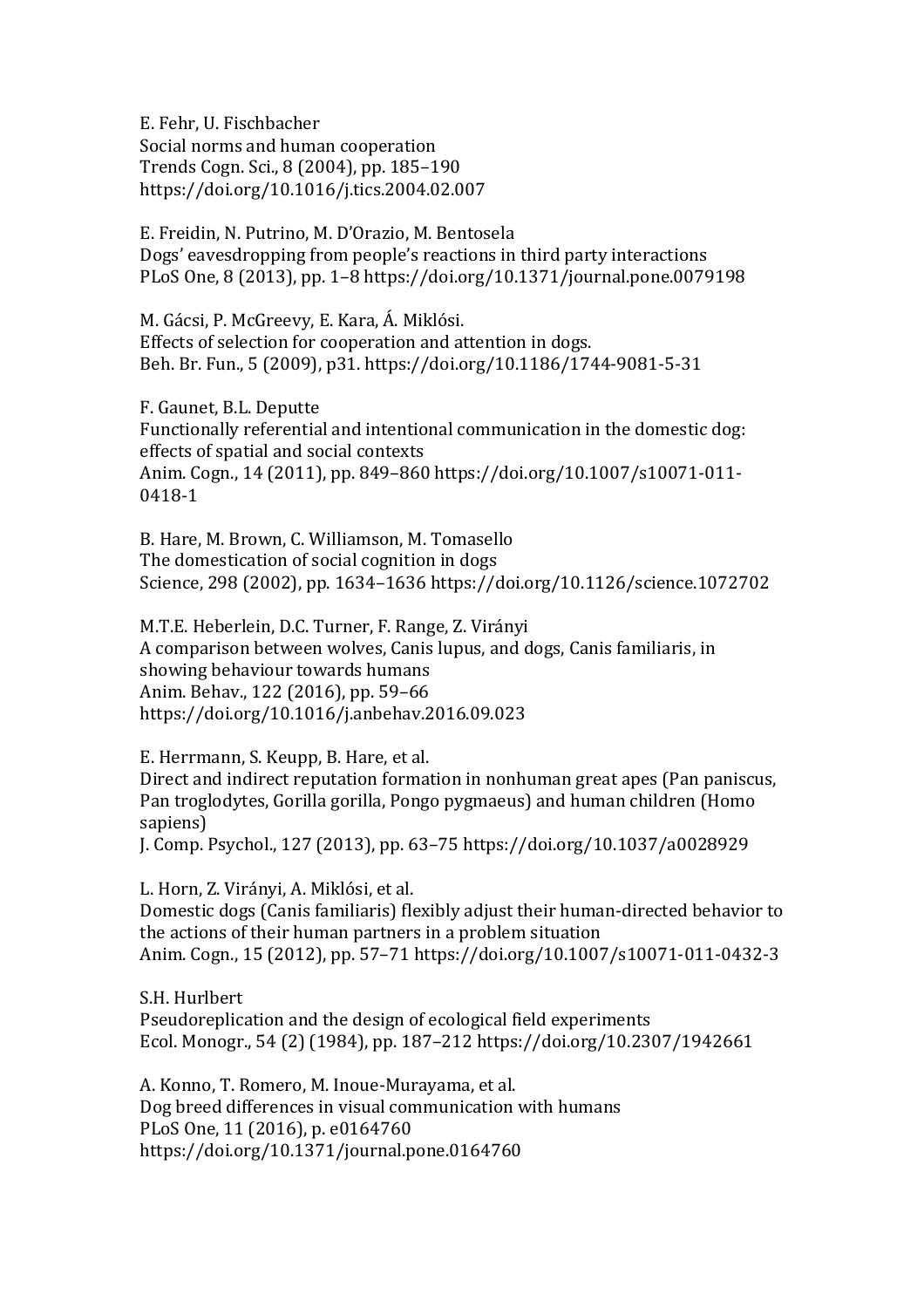J.R. Landis, G.G. Koch The measurement of observer agreement for categorical data Biometrics, 33 (1977), pp. 159–174 https://doi.org/10.2307/2529310

S. Marshall-Pescini, C. Passalacqua, S. Barnard, et al. Agility and search and rescue training differently affects pet dogs' behaviour in socio-cognitive tasks Behav. Processes, 81 (2009), pp. 416-422 https://doi.org/10.1016/j.beproc.2009.03.015

S.Marshall-Pescini,C.Passalacqua,A.Ferrario,etal. Social eavesdropping in the domestic dog Anim. Behav., 81 (2011), pp. 1177-1183 https://doi.org/10.1016/j.anbehav.2011.02.029

A.P.Melis,D.Semmann How is human cooperation different? Philos. Trans. R. Soc. B Biol. Sci., 365 (2010), pp. 2663-2674 https://doi.org/10.1098/rstb.2010.0157

A.P. Melis, B. Hare, M. Tomasello Chimpanzees recruit the best collaborators Science (80-), 311 (2006), pp. 1297-1300 https://doi.org/10.1126/science.1123007

A. Miklósi, E. Kubinyi, J. Topál, M. Gácsi A simple reason for a big difference: wolves do not look back at humans but dogs do Curr. Biol., 13(9)(2003), pp. 763–766

A. Miklósi, J. Topál, V. Csányi Comparative social cognition: what can dogs teach us? Anim. Behav., 67 (2004), pp. 995-1004 https://doi.org/10.1016/j.anbehav.2003.10.008

M. Nitzschner, A.P. Melis, J. Kaminski, M. Tomasello Dogs (Canis familiaris) evaluate humans on the basis of direct experiences only PLoS One, 7 (10) (2012), p. e46880 https://doi.org/10.1371/journal.pone.0046880

M. Nitzschner, J. Kaminski, A.P. Melis, M. Tomasello Side matters: potential mechanisms underlying dogs' performance in a social eavesdropping paradigm Anim. Behav., 90 (2014), pp. 263-271 https://doi.org/10.1016/j.anbehav.2014.01.035

L. Ostojić, N.S. Clayton Behavioural coordination of dogs in a cooperative problem-solving task with a conspecific and a human partner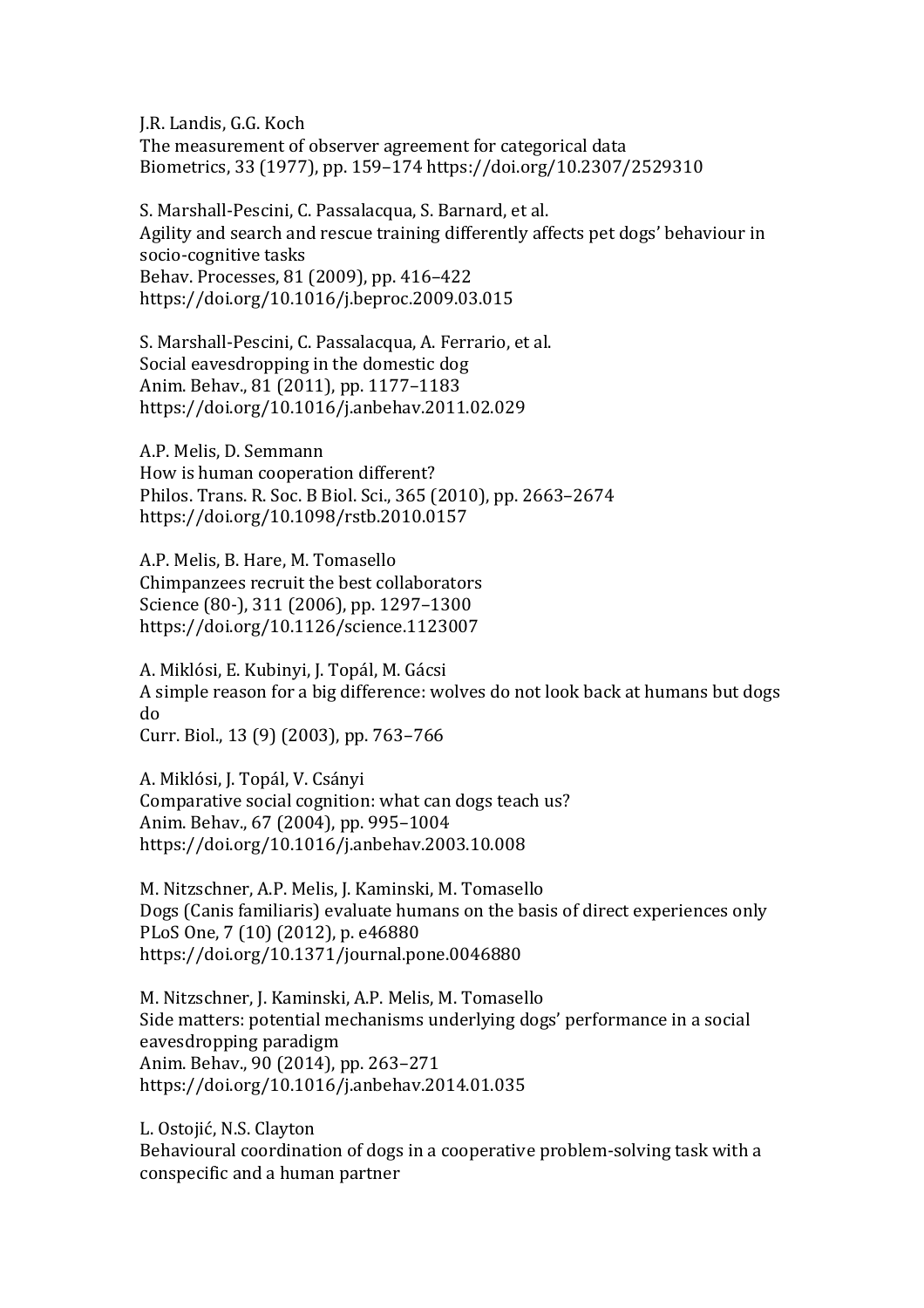Anim. Cogn., 17 (2013), pp. 445-459 https://doi.org/10.1007/s10071-013-0676-1

J.Pallant SPSS Survival Manual (3rd edition)McGraw Hill Open University Press, New York, NY (2007)

E. Petró, J. Abdai, A. Gergely, et al. Dogs (Canis familiaris) adjust their social behaviour to the differential role of inanimate interactive agents Anim. Cogn., 19 (2016), pp. 367-374 https://doi.org/10.1007/s10071-015-0939-0

P. Piotti, J. Kaminski Do dogs provide information helpfully? PLoS One. 11 (2016) e0159797 https://doi.org/10.1371/journal.pone.0159797

P.J.Reid Adapting to the human world: dogs' responsiveness to our social cues Behav. Processes, 80 (2009), pp. 325-333 https://doi.org/10.1016/j.beproc.2008.11.002

S. Riemer, S.L. Ellis, S. Ryan, H. Thompson, O.H. Burman A reappraisal of successive negative contrast in two populations of domestic dogs Anim. Cogn., 19(3)(2016), pp. 471-481 https://doi.org/10.1007/s10071-015-0947-0

A.Scandurra,E.Prato-Previde,P.Valsecchi,etal. Guide dogs as a model for investigating the effect of life experience and training on gazing behaviour Anim. Cogn., 18 (2015), pp. 937-944 https://doi.org/10.1007/s10071-015-0864-2

B.P.Smith,C.A.Litchfield Looking back at looking back: operationalising referential gaze for dingoes in an unsolvable task Anim. Cogn., 16 (2013), pp. 961-971 https://doi.org/10.1007/s10071-013-0629-8

D. Sperber, N. Baumard Moral reputation: an evolutionary and cognitive perspective Mind Lang., 27 (2012), pp. 495-518 https://doi.org/10.1111/mila.12000

F. Subiaul, J. Vonk, S. Okamoto-Barth, J. Barth Do chimpanzees learn reputation by observation? Evidence from direct and indirect experience with generous and selfish strangers Anim. Cogn., 11 (2008), pp. 611-623 https://doi.org/10.1007/s10071-008-0151-6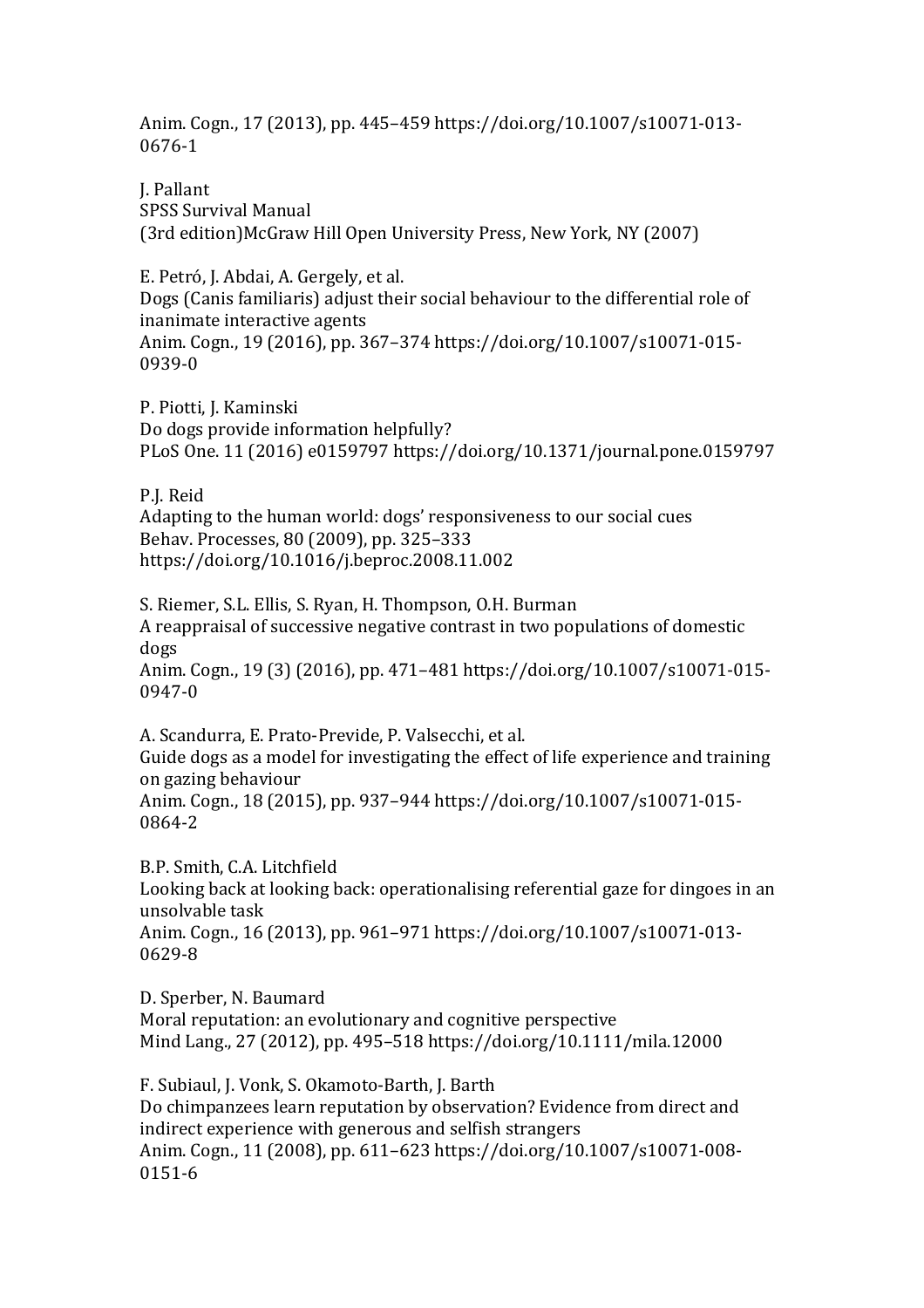M. Tomasello, M. Carpenter, J. Call, et al. Understanding and sharing intentions: the origins of cultural cognition Behav. Brain Sci., 28 (2005) https://doi.org/10.1017/S0140525x05000129675-91-735

J. Topál, A. Miklósi, V. Csányi Dog-human relationship affects problem solving behavior in the dog Anthrozoos, 10 (1997), pp. 214-224 https://doi.org/10.2752/089279397787000987

R.L.Trivers The evolution of reciprocal altruism Q. Rev. Biol., 46 (1971), pp. 35-57

M.A.R. Udell, C.D.L. Wynne Ontogeny and phylogeny: both are essential to human-sensitive behaviour in the genus Canis Anim. Behav., 79 (2010), pp. e9-e14

M.A.R. Udell, N.R. Dorey, C.D.L. Wynne What did domestication do to dogs? A new account of dogs' sensitivity to human actions Biol. Rev., 85 (2010), pp. 327-345

A.L. Vail, A. Manica, R. Bshary Fish choose appropriately when and with whom to collaborate Curr. Biol., 24 (2014), pp. R791-R793 https://doi.org/10.1016/j.cub.2014.07.033

F. Warneken, F. Chen, M. Tomasello Cooperative activies in young children and chimpanzees Child Dev., 77 (2006), pp. 640-663

C. Wedekind, M. Milinski Cooperation through image scoring in humans Science (80-), 288 (2000), pp. 850-852 https://doi.org/10.1126/science.288.5467.850

J. Wu, D. Balliet, P.A.M. Lange, Van Reputation, gossip, and human cooperation Soc. Pers. Psychol. Compass, 6 (2016), pp. 350-364

C.D.L. Wynne, M.A.R. Udell, K.A. Lord Ontogeny's impact on human-dog communication Anim. Behav., 76 (4) (2008), pp. e1-e4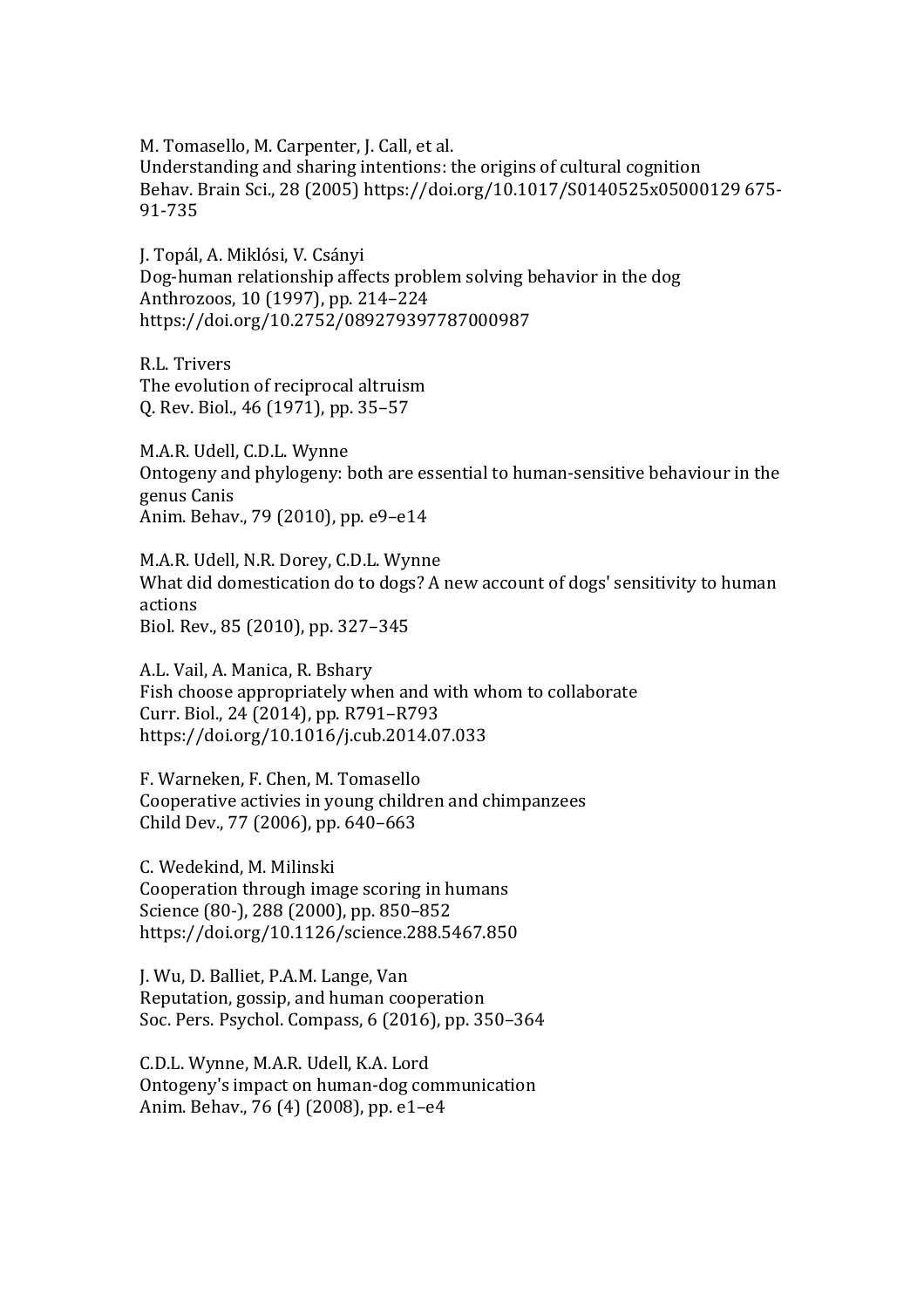#### **Online resource: dogs' information**

*Study 1*

| Name           | Gender         | Age (years) | <b>Breed</b>                | Skilful    | First       | Skilful       |
|----------------|----------------|-------------|-----------------------------|------------|-------------|---------------|
|                |                |             |                             |            | Demo<br>(1) | Side $^{(2)}$ |
| Alfie          | M              | 2.4         | Cross                       | <b>RMS</b> | ${\bf S}$   | <b>RLRL</b>   |
| Barnsley       | M              | 3.8         | Cross                       | PP         | S           | <b>LRLR</b>   |
| <b>Bertie</b>  | M              | 2.2         | <b>Jack Russell Terrier</b> | PP         | U           | <b>LRLR</b>   |
| <b>Biscuit</b> | M              | 2.2         | <b>Border Collie</b>        | PP         | S           | <b>LRRL</b>   |
| Bonnie         | $\overline{F}$ | 3.1         | Cross                       | <b>RMS</b> | S           | <b>RLLR</b>   |
| <b>Bracken</b> | $\overline{F}$ | 7.4         | Labrador                    | PP         | U           | <b>RLRL</b>   |
| <b>Buddie</b>  | M              | 4.7         | Cross                       | <b>RMS</b> | U           | <b>LRLR</b>   |
| Chester B      | M              | 2.6         | <b>Bassett Sound</b>        | <b>RMS</b> | U           | <b>LRLR</b>   |
| Chester S      | M              | 1.9         | Spaniel                     | PP         | ${\bf S}$   | <b>LRLR</b>   |
| Dali           | M              | 2.4         | Labrador                    | <b>RMS</b> | S           | <b>RLRL</b>   |
| Dolly          | $\overline{F}$ | 6.2         | Cross                       | PP         | U           | <b>LRRL</b>   |
| Fudge          | M              | 4.8         | Cross                       | <b>RMS</b> | U           | <b>LRRL</b>   |
| Gus            | M              | 8.1         | Labrador                    | PP         | U           | <b>RLLR</b>   |
| Harvey         | M              | 1.1         | Schnauzer                   | <b>RMS</b> | S           | <b>LRLR</b>   |
| Horace         | M              | 4.2         | Italian spinone             | PP         | U           | <b>RLLR</b>   |
| Lexi           | M              | 2.2         | Rottweiler                  | PP         | S           | <b>RLLR</b>   |
| Lucy           | $\overline{F}$ | 8.0         | Cross                       | <b>RMS</b> | U           | <b>RLLR</b>   |
| Marcel         | M              | 3.8         | French Bulldog              | PP         | S           | <b>RLLR</b>   |
| MaxL           | M              | 6.3         | Labrador                    | <b>RMS</b> | S           | <b>LRLR</b>   |
| MaxP           | $\mathbf M$    | 4.2         | Cross                       | PP         | U           | <b>LRLR</b>   |
| Monty          | M              | 3.5         | Cross                       | <b>RMS</b> | S           | <b>LRRL</b>   |
| Nugget         | M              | 8.0         | Labrador                    | PP         | S           | <b>RLRL</b>   |
| Oscar          | M              | 2.4         | Bichon                      | PP         | U           | <b>LRRL</b>   |
| Padme          | $\overline{F}$ | 10.2        | <b>Border Terrier</b>       | <b>RMS</b> | S           | <b>LRRL</b>   |
| Poppy          | $\overline{F}$ | 1.3         | Labrador                    | PP         | S           | <b>RLRL</b>   |
| Ralph          | M              | 5.8         | Cross                       | <b>RMS</b> | U           | <b>RLLR</b>   |
| Roxy           | $\overline{F}$ | 1.3         | Cross                       | <b>RMS</b> | S           | <b>RLLR</b>   |
| Sammy          | $\overline{F}$ | 9.5         | <b>Border Collie</b>        | <b>RMS</b> | U           | <b>RLRL</b>   |
| Smudge         | M              | 4.0         | Spaniel                     | <b>RMS</b> | U           | <b>RLRL</b>   |
| Tigger         | M              | 8.2         | Cross                       | PP         | ${\bf S}$   | <b>LRRL</b>   |
| Wilf           | M              | 7.5         | Cross                       | PP         | U           | <b>RLRL</b>   |
| Wilson         | M              | 1.8         | Cross                       | <b>RMS</b> | U           | <b>LRRL</b>   |

**Table 1** Characteristics of the dogs and identity of the helper assigned to each dog in Study 1

(1) Type of demonstration, *skilful* (S) or *unskilful* (U), that the dogs were presented first (2) Position of the *skilful* experimenter during the *unsolvable task*, i.e. to left of or side of

the apparatus. For each dog it was counterbalanced the number of left and right, which were not repeated more than twice in a row. Moreover, for half of the dogs the *skilful* experimenter was on left on the first trial, and for the other half she was on right.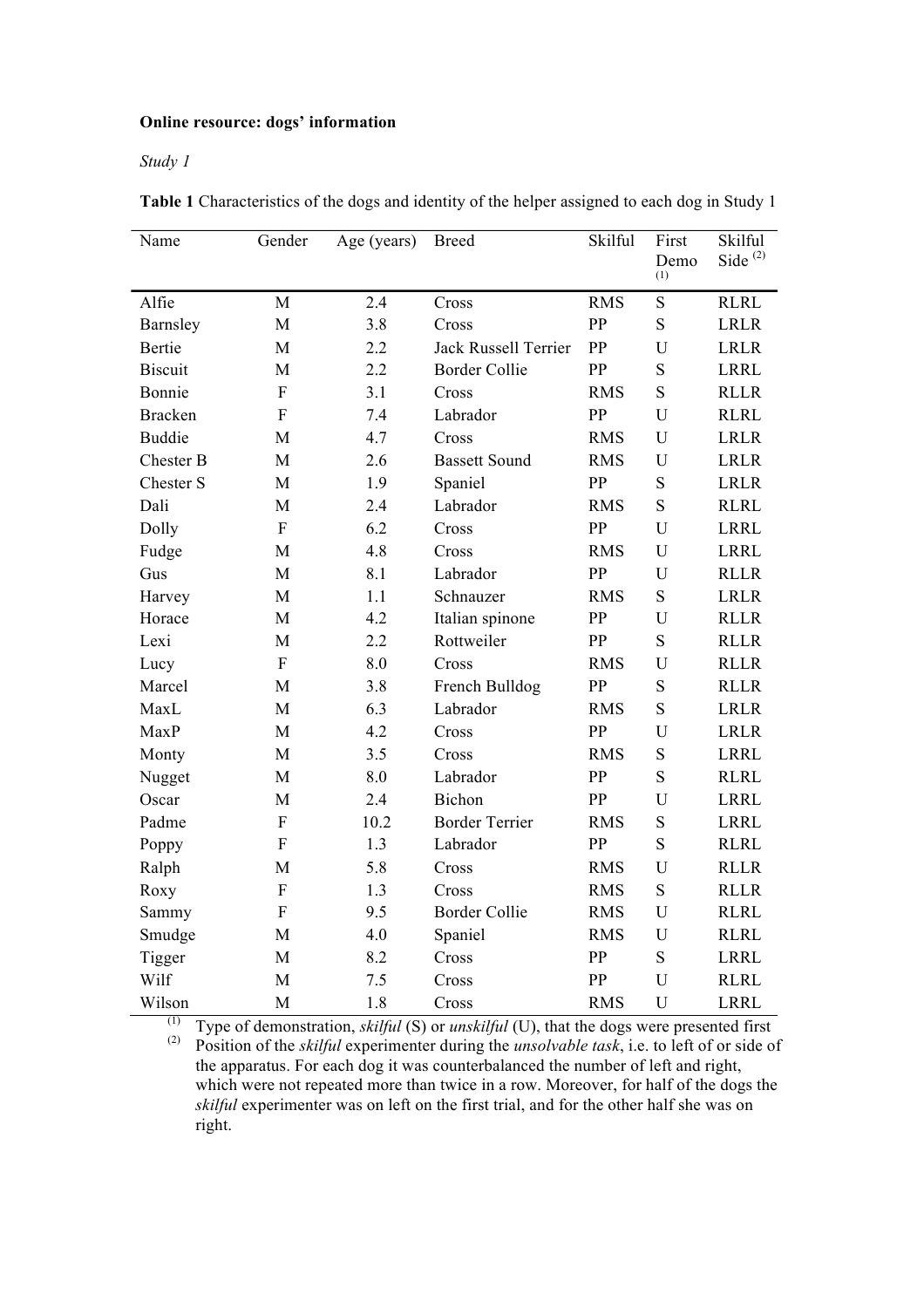### *Study 2*

| Name            | Gender                    | Age                     | <b>Breed</b>             | Condition        |
|-----------------|---------------------------|-------------------------|--------------------------|------------------|
|                 |                           | (years)                 |                          |                  |
| <b>Badger</b>   | M                         | $\overline{2}$          | Newfoundland             | Nice & Skilful   |
| <b>Bailey G</b> | M                         | $\overline{7}$          | Cross                    | Nice & Skilful   |
| <b>Bailey P</b> | F                         | 3                       | Cross                    | Nice & Skilful   |
| Budi            | M                         | $\mathbf{1}$            | German Shepherd          | Nice & Skilful   |
| <b>Buzz</b>     | M                         | 6                       | Cross                    | Nice & Skilful   |
| Dizzy           | F                         | 4.5                     | Golden retriever         | Nice & Skilful   |
| Fudge           | M                         | $\mathbf{1}$            | Cavalier King Charles sp | Nice & Skilful   |
| Kiba            | M                         | 3                       | Dalmatian                | Nice & Skilful   |
| Macey           | $\boldsymbol{F}$          | 8                       | Labrador                 | Nice & Skilful   |
| Monty           | M                         | 1.5                     | Labrador                 | Nice & Skilful   |
| Phoebe          | F                         | 1.5                     | Cross                    | Nice & Skilful   |
| Vialli          | M                         | $\overline{2}$          | Whippet                  | Nice & Skilful   |
| Arya            | F                         | 1.5                     | German Shepherd          | Nice & No-help   |
| Charlie         | M                         | 10                      | Cross                    | Nice & No-help   |
| Freddy          | M                         | 5.5                     | Cross                    | Nice & No-help   |
| Harry           | M                         | 4.5                     | Cross                    | Nice & No-help   |
| Lenny           | M                         | $\overline{2}$          | Cross                    | Nice & No-help   |
| Molly           | F                         | 7.5                     | <b>Bull Terrier</b>      | Nice & No-help   |
| Nessie          | $\mathbf{F}$              | 1.5                     | Labrador                 | Nice & No-help   |
| Poppy           | $\mathbf{F}$              | 11                      | Cross                    | Nice & No-help   |
| Summer          | F                         | 8                       | Labrador                 | Nice & No-help   |
| Tod             | M                         | 5                       | Spaniel                  | Nice & No-help   |
| Tommy           | M                         | $\overline{2}$          | Spaniel                  | Nice & No-help   |
| Woody S         | M                         | 4.5                     | French Bulldog           | Nice & No-help   |
| <b>Bailey B</b> | M                         | 3                       | Labrador                 | Ignore & Skilful |
| Dotty           | $\mathbf F$               | 3                       | Cross                    | Ignore & Skilful |
| Eddie           | M                         | 1                       | Cross                    | Ignore & Skilful |
| Lilly           | F                         | $\overline{2}$          | Cross                    | Ignore & Skilful |
| Lucca           | M                         | $\mathfrak{Z}$          | Labrador                 | Ignore & Skilful |
| Mavis           | F                         | $\overline{2}$          | <b>Border Terrier</b>    | Ignore & Skilful |
| Meeka           | $\boldsymbol{\mathrm{F}}$ | $\overline{\mathbf{3}}$ | Cross                    | Ignore & Skilful |
| Ninja           | $\boldsymbol{F}$          | $\overline{c}$          | Labrador                 | Ignore & Skilful |
| Ozzy            | M                         | $\overline{2}$          | Pug                      | Ignore & Skilful |
| Sasha           | $\boldsymbol{F}$          | $\overline{2}$          | <b>Border Collie</b>     | Ignore & Skilful |
| Toby            | M                         | 6                       | Spaniel                  | Ignore & Skilful |
| Willow          | F                         | 8                       | Cross                    | Ignore & Skilful |
| Belle           | $\boldsymbol{F}$          | 3                       | English Bulldog          | Ignore & No-help |
| Clover          | M                         | 1.5                     | <b>Tibetan Terrier</b>   | Ignore & No-help |
| Copper          | M                         | 3                       | <b>Border Collie</b>     | Ignore & No-help |
| Diesel          | M                         | 5                       | Cross                    | Ignore & No-help |
| Harvey          | M                         | 5                       | Labrador                 | Ignore & No-help |
| Honey           | F                         | 9                       | Labrador                 | Ignore & No-help |

**Table 2** Characteristics of the dogs and condition assigned to each dog in Study 2